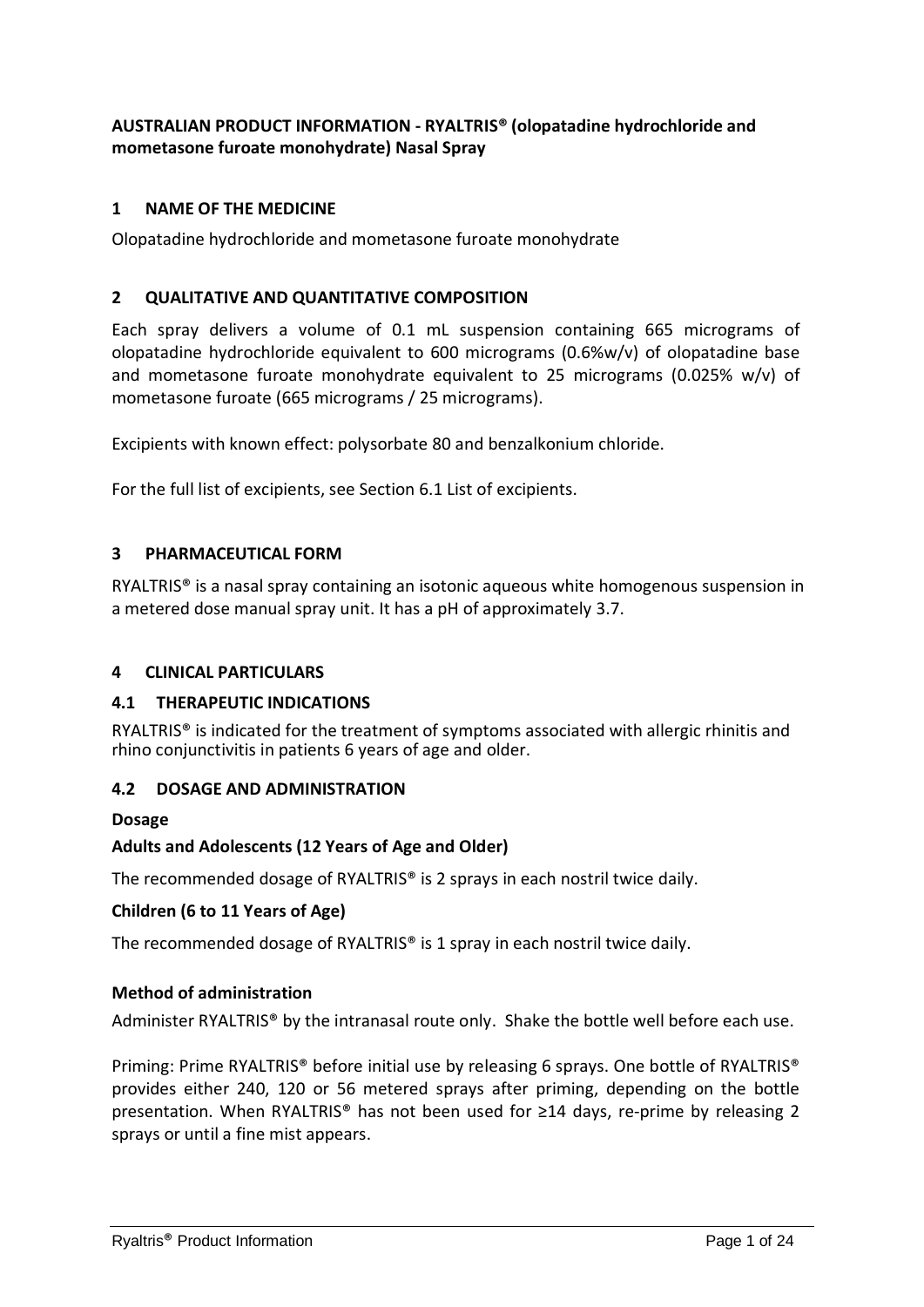Depending on the presentation, the bottle should be discarded after 240 sprays (30 days usage for adults and adolescents 12 years and older OR 60 days usage for children 6 to 11 years old), 120 sprays (15 days usage for adults and adolescents 12 years and older OR 30 days usage for children 6 to 11 years old) or 56 sprays (7 days usage for adults and adolescents 12 years and older OR 14 days usage for children 6 to 11 years old). The correct amount of remaining medication in each spray cannot be assured beyond the initial priming and 240, 120 or 56 sprays (depending on the bottle presentation), even though the bottle appears not being completely empty.

Avoid spraying RYALTRIS® into the eyes or mouth.

#### **Paediatric**

In children 6 to 11 years of age, safety of RYALTRIS® beyond 2 weeks of use has not been assessed (see **4.4 SPECIAL WARNINGS AND PRECAUTIONS FOR USE**).

The safety and effectiveness of RYALTRIS® in paediatric patients below the age of 6 years has not been established.

#### **Hepatic impairment**

#### See **Section 4.4 SPECIAL WARNINGS AND PRECAUTIONS FOR USE.**

#### **4.3 CONTRAINDICATIONS**

RYALTRIS® is contraindicated in:

- Patients with known hypersensitivity to olopatadine hydrochloride, mometasone furoate, or any ingredients of RYALTRIS®.
- Severe nasal infection, especially candidiasis
- Persons with haemorrhagic diathesis or with a history of recurrent nasal bleeding.

### **4.4 SPECIAL WARNINGS AND PRECAUTIONS FOR USE**

#### **Local Nasal Effects**

Instances of nasal ulceration and nasal septal perforation have been reported in patients following the intranasal application of antihistamines.

Instances of nasal septal perforation have been reported following the intranasal application of corticosteroids.

Instances of epistaxis have been reported in patients following the intranasal application of antihistamines and corticosteroids (see **4.8 ADVERSE EFFECTS (UNDESIRABLE EFFECTS)**.

Because of the inhibitory effect of corticosteroids on wound healing, patients who have experienced recent nasal septal ulcers, nasal surgery, or nasal trauma should avoid use of RYALTRIS® until healing has occurred.

Mometasone furoate should not be used in the presence of untreated localised infection involving the nasal mucosa. Following 12 months of treatment with mometasone furoate nasal spray, there was no evidence of atrophy of the nasal mucosa. Mometasone furoate tended to reverse the nasal mucosa closer to a normal histological phenotype. As with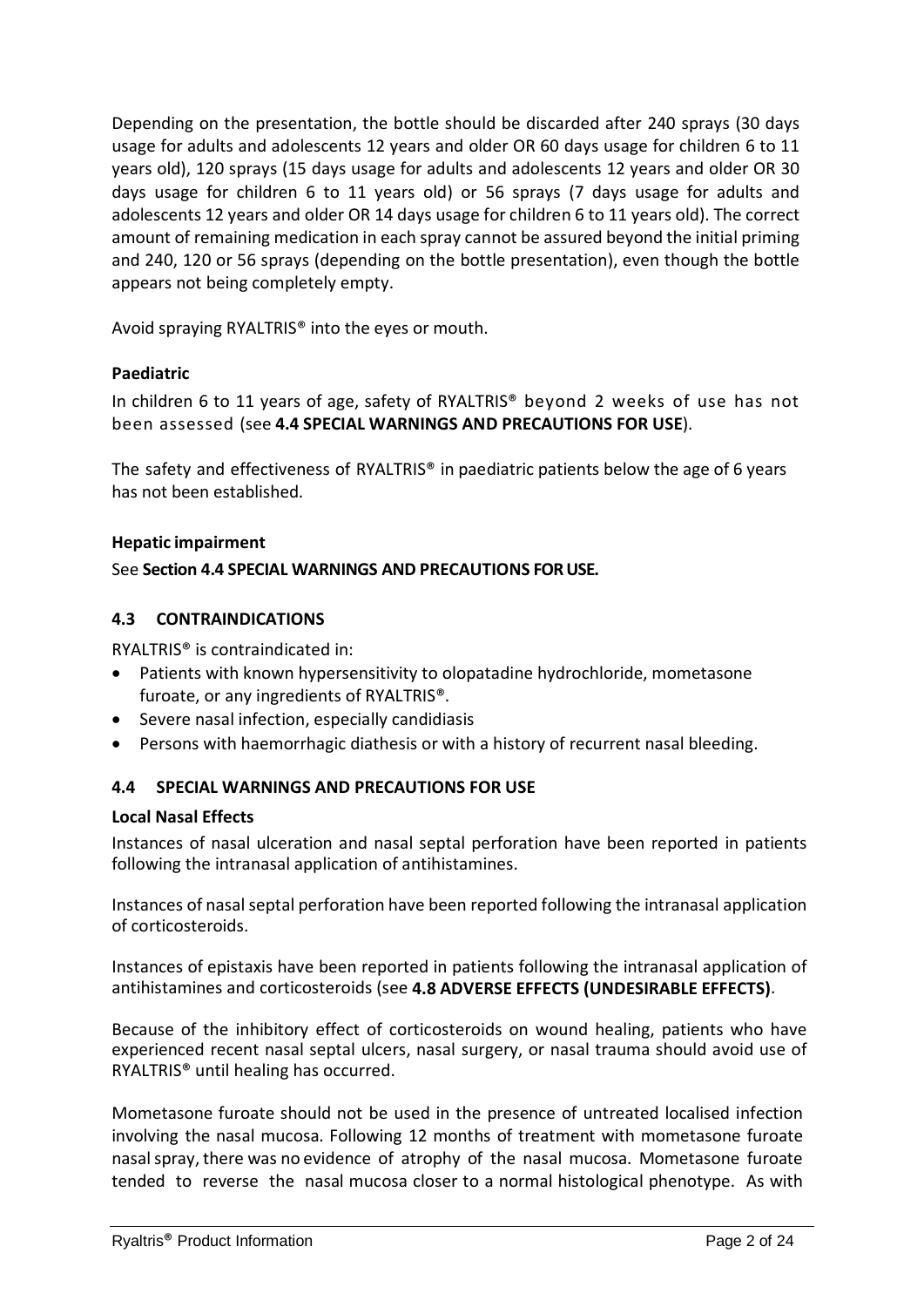any long-term treatment, patients using mometasone furoate nasal spray over several months or longer should be examined periodically for possible changes in the nasal mucosa. If localised fungal infection of the nose or pharynx develops, discontinuance of RYALTRIS® therapy or appropriate treatment may be required. Persistence of nasopharyngeal irritation may be an indication for discontinuing RYALTRIS®.

#### **Visual disturbances, including Glaucoma, Cataract and Chorioretinal disorders**

Visual disturbance may be reported with systemic and topical (including, intranasal, inhaled and intraocular) corticosteroid use. If a patient presents with symptoms such as blurred vision or other visual disturbances, the patient should be considered for referral to an ophthalmologist for evaluation of possible causes of visual disturbances which may include cataract, glaucoma or rare diseases such as central serous chorioretinopathy (CSCR) which have been reported after use of systemic and topical corticosteroids.

### **Hypersensitivity Reactions**

Hypersensitivity reactions, including instances of wheezing, may occur after the intranasal administration of mometasone furoate monohydrate. Discontinue RYALTRIS® if such reactions occur (see **Section 4.3 CONTRAINDICATIONS**).

#### **Immunosuppression**

Patients receiving corticosteroids who are potentially immunosuppressed should be warned of the risk of exposure to certain infections (e.g. chickenpox, measles) and of the importance of obtaining medical advice if such exposure occurs.

Corticosteroids should be used with caution, if at all, in patients with active or quiescent tuberculous infections of the respiratory tract, or in untreated fungal or bacterial infections, systemic viral or parasitic infections, or ocular herpes simplex because of the potential for worsening of these infections.

### **Hypothalamic-Pituitary-Adrenal (HPA) Axis Effects**

Intranasal steroid products are designed to deliver drug directly to the nasal mucosa in order to minimise overall systemic glucocorticoid exposure and side effects. When intranasal steroids are used at higher than- -recommended dosages or in susceptible individuals at recommended dosages, systemic corticosteroid effects such as hypercorticism and adrenal suppression may appear. Physicians should be alert for evidence of systemic effects, especially in chronically treated patients.

However, there is no evidence of hypothalamic-pituitary-adrenal (HPA) axis suppression following prolonged treatment with mometasone furoate nasal spray. Care must be taken while transferring patients from systemic steroid treatment to RYALTRIS<sup>®</sup> if there is any reason to suppose that their adrenal function is impaired.

During transfer from systemic corticosteroids to intranasal corticosteroids some patients may experience symptoms of withdrawal from systemically active corticosteroids (e.g. joint and/or muscular pain, lassitude, and depression initially) despite relief from nasal symptoms. Such transfer may also unmask pre-existing allergic conditions such as allergic conjunctivitis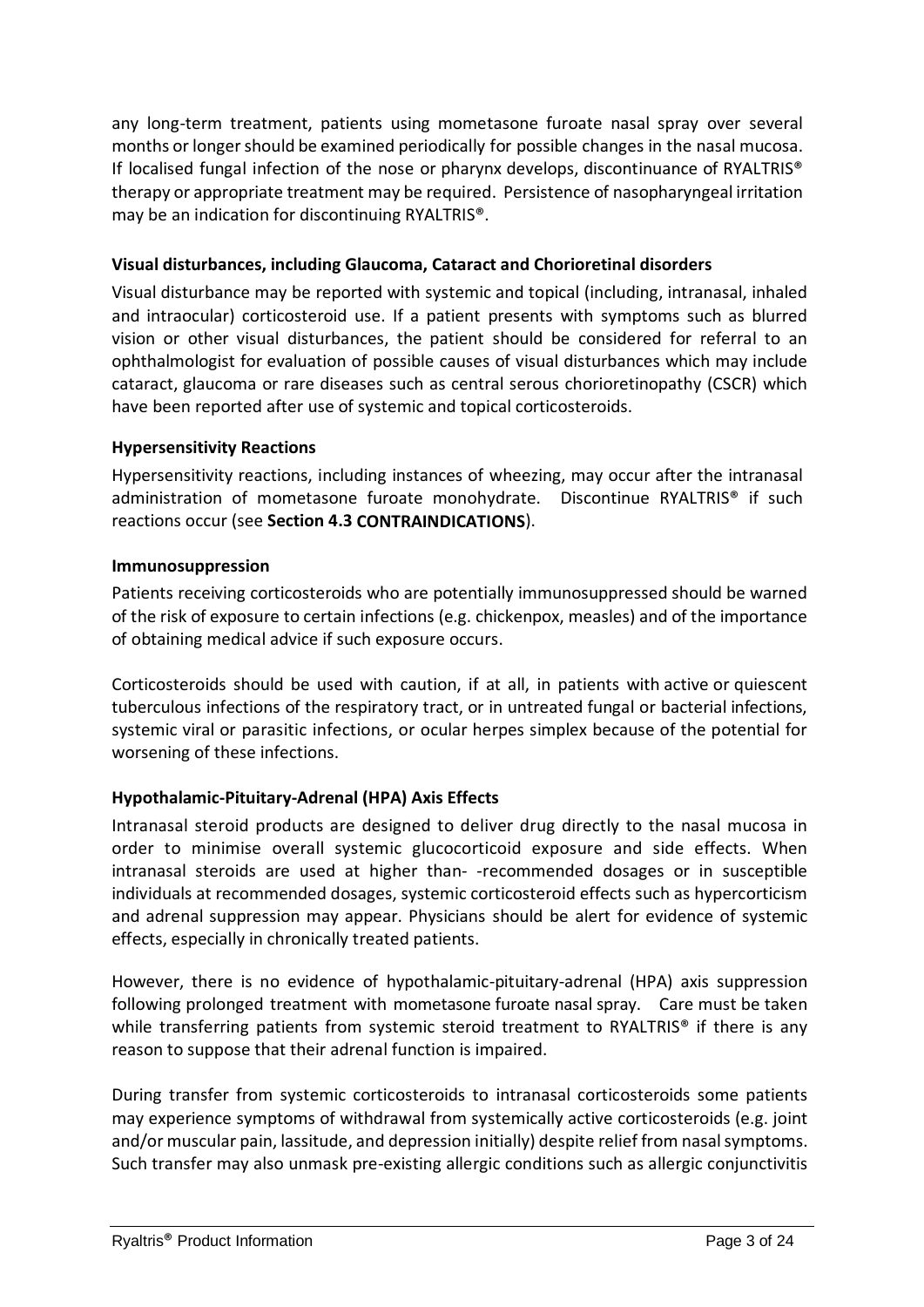and eczema, previously suppressed by systemic corticosteroid therapy.

#### **Somnolence**

Somnolence has been reported as uncommon following administration of RYALTRIS® in the clinical studies (see Section 4.7 **EFFECTS ON ABILITY TO DRIVE AND USE MACHINES**).

### **Effect on growth**

Intranasal corticosteroids may cause a reduction in growth velocity when administered to paediatric patients. Routinely monitor the growth of paediatric patients receiving RYALTRIS® (see **5.2 PHARMACOKINETIC PROPERTIES, Special Populations**).

#### **Hepatic Impairment**

No studies have been conducted with RYALTRIS<sup>®</sup> in patients with hepatic impairment. However, there have been reports of concentrations of mometasone furoate appearing to increase with severity of hepatic impairment. Based on data from the individual components, no adjustment of the dosing regimen of RYALTRIS® is warranted in patients with hepatic impairment (see **5.2 PHARMACOKINETIC PROPERTIES, Special Populations**).

#### **Use in the elderly**

Based on population pharmacokinetic analysis among patients 12 years of age and older, the pharmacokinetics of olopatadine and mometasone furoate with RYALTRIS® was not influenced by age.

No overall differences in safety or efficacy were observed in data collected from 145 patients aged 65 years and older versus younger patients who were treated with RYALTRIS® in placebo- and active-controlled studies.

### **Paediatric use**

Safety in children 6 to 11 years of age has not been studied beyond 2 weeks of use or in perennial allergic rhinitis. The safety and effectiveness of RYALTRIS® in patients below the age of 6 years has not been established.

Retardation of growth rate in children may occur with intranasal corticosteroids, particularly at high doses prescribed for prolonged periods of time. Long term glucocorticoid exposure carries particular risks in the 6 to 11 year age group. Routinely monitor the growth of paediatric patients receiving intranasal corticosteroids. A placebo-controlled clinical trial in which paediatric patients were administered 100 micrograms of mometasone furoate nasal spray daily for one year did not observe a reduction in growth velocity. Periods of treatment greater than one year have not been studied (see **5.2 PHARMACOKINETIC PROPERTIES, Special Populations**).

Periodic clinical review, pursuit of lowest effective dosing, and consideration of adjunctive treatment modalities are recommended in paediatric patients aged 6 to 11 years.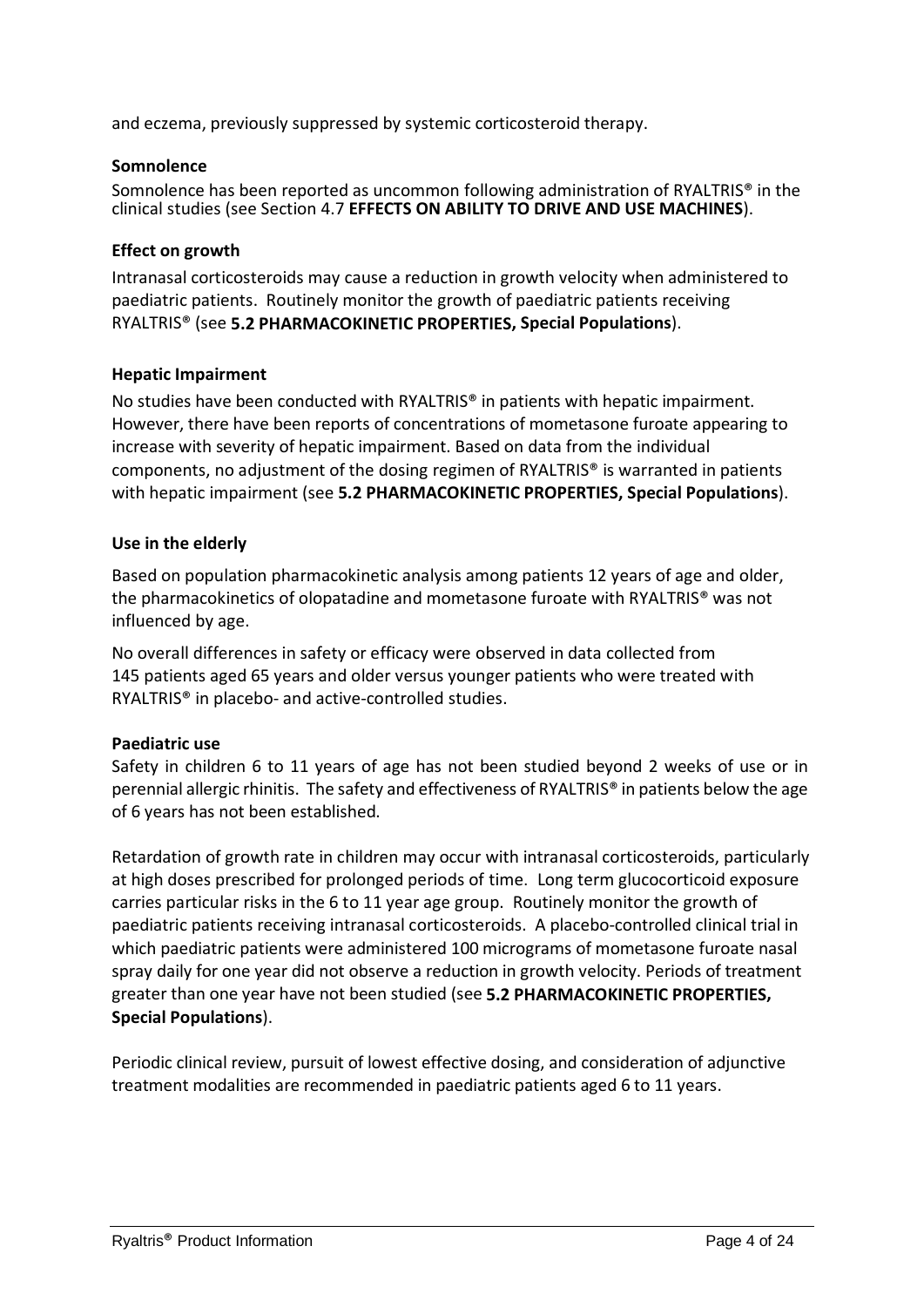# **Effect on laboratory tests**

No data available.

## **4.5 INTERACTIONS WITH OTHER MEDICINES AND OTHER FORMS OF INTERACTIONS**

No formal drug-drug interaction studies have been performed with RYALTRIS®. The drug interactions of the combination are expected to reflect those of the individual components. *In vitro* studies with human liver microsomal preparations have shown that olopatadine is not an inhibitor of CYPs 1A2, 2C8/9, 2C19, 2D6, 2E1 or 3A4. Because elimination of olopatadine is predominantly by renal excretion as unchanged drug, co-administered CYP inhibitors are not expected to affect olopatadine exposure. Mometasone furoate is subject to extensive hepatic metabolism. *In vitro* studies have confirmed the primary role of CYP 3A4 in the metabolism of this compound. Co-administration with strong CYP3A4 inhibitors (e.g., ketoconazole, itraconazole, clarithromycin, ritonavir, cobicistat-containing products) may lead to increased plasma concentrations of corticosteroids and potentially increase the risk for systemic corticosteroid side-effects. Consider the benefit of co-administration versus the potential risk of systemic corticosteroid effects, in which case patients should be monitored for systemic corticosteroid side-effects.

# **4.6 FERTILITY, PREGNANCY AND LACTATION**

### **Effects on fertility**

No studies on impairment of fertility have been conducted with olopatadine hydrochloride and mometasone furoate in combination; however, studies are available for the individual active components as described below.

Olopatadine hydrochloride: Olopatadine administered orally to male and female rats at dose of 400 mg/kg/day, (approximately 680 times the maximum recommended human dose (MRHD) for adults by intranasal administration on a mg/m<sup>2</sup> basis) resulted in decreases in the fertility index, number of corpora lutea and implantation rate. No effects on fertility were observed at a dose of 50 mg/kg/day (approximately 85 times the MRHD for adults by intranasal administration on a mg/m<sup>2</sup> basis).

Mometasone furoate: In rats, impairment of fertility was not produced by subcutaneous doses up to 15 microgram/kg/day of mometasone furoate (less than the MRHD in adults by intranasal administration on a microgram/ $m<sup>2</sup>$  basis). As with other corticosteroids, at exposure levels associated with marked signs of systemic corticosteroid toxicity, mometasone furoate had progestogenic effects on the female reproductive tract and mammary glands.

### **Use in Pregnancy (Category B3)**

There are no adequate and well-controlled clinical studies with RYALTRIS®, olopatadine hydrochloride only, or mometasone furoate only in pregnant women. No animal reproductive and developmental studies have been conducted with olopatadine hydrochloride and mometasone furoate in combination. Studies in animals with the individual active components are available and revealed teratogenicity and other adverse effects for mometasone furoate.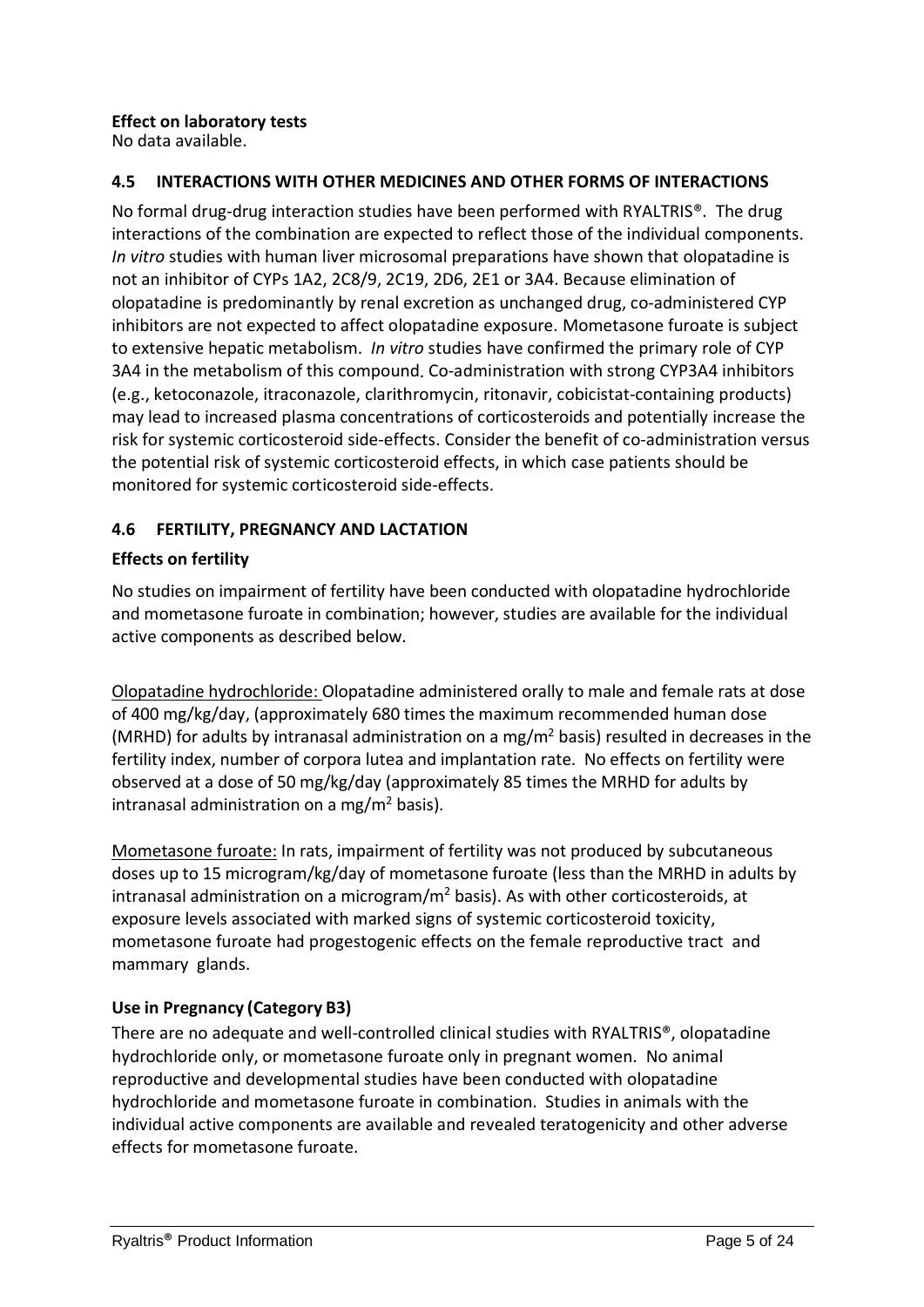Olopatadine hydrochloride: Olopatadine was not teratogenic in rabbits and rats at oral doses of up to 400 or 600 mg/kg/day, respectively (approximately 1400 and 1000 times the MRHD for adults by intranasal administration on a mg/m<sup>2</sup> basis, respectively).

Mometasone furoate: In animal studies, small quantities of mometasone furoate were found to cross the placenta barrier. Like other corticosteroids, at doses associated with signs of systemic toxicity, mometasone furoate reduced fetal growth and was teratogenic in mice, rats and rabbits after subcutaneous or topical application. Higher doses had progestogenic effects in pregnant rats, associated with prolonged gestation, dystocia and reduced pup survival.

As with other nasal corticosteroid preparations, RYALTRIS® should be used during pregnancy only if the potential benefit justifies the potential risk to the fetus. Infants born of mothers who received corticosteroids during pregnancy should be observed carefully for hypoadrenalism.

# **Use in Lactation**

It is not known whether the active components of RYALTRIS® are excreted in human breast milk after intranasal administration. There are no data from well-controlled human studies on the use of RYALTRIS® by nursing mothers. RYALTRIS® should be used by nursing mothers only if the potential benefit to the patient outweighs the potential risks to the infant. Patients should also be informed that antihistamines may affect the milk production of a nursing mother.

Olopatadine and mometasone furoate (and/or its metabolites) have both been identified in the milk of lactating rats following oral administration. In rats, pups of mothers administered olopatadine at oral doses of 4 mg/kg/day (approximately 7 times the MRHD for adults by intranasal administration on a mg/m<sup>2</sup> basis) and above showed decreased bodyweight gain during the nursing period. Pup viability was reduced at 20 mg/kg/day (approximately 35 times the MRHD for adults by intranasal administration on  $mg/m<sup>2</sup>$  basis) and above, but not at 6 mg/kg/day (approximately 10 times the MRHD for adults by intranasal administration on  $mg/m<sup>2</sup>$  basis).

### **4.7 EFFECTS ON ABILITY TO DRIVE AND USE MACHINES**

Due to the potential occurrence of somnolence, patients using RYALTRIS® should be cautioned against engaging in hazardous occupations requiring complete mental alertness and motor coordination such as driving or operating machinery after administration of RYALTRIS® until they know how they react to the nasal spray.

Caution is required if RYALTRIS® is used concomitantly with alcohol or other CNS depressants.

Somnolence has been reported following administration of RYALTRIS® in 2 out of 789 subjects taking RYALTRIS<sup>®</sup> in the clinical studies.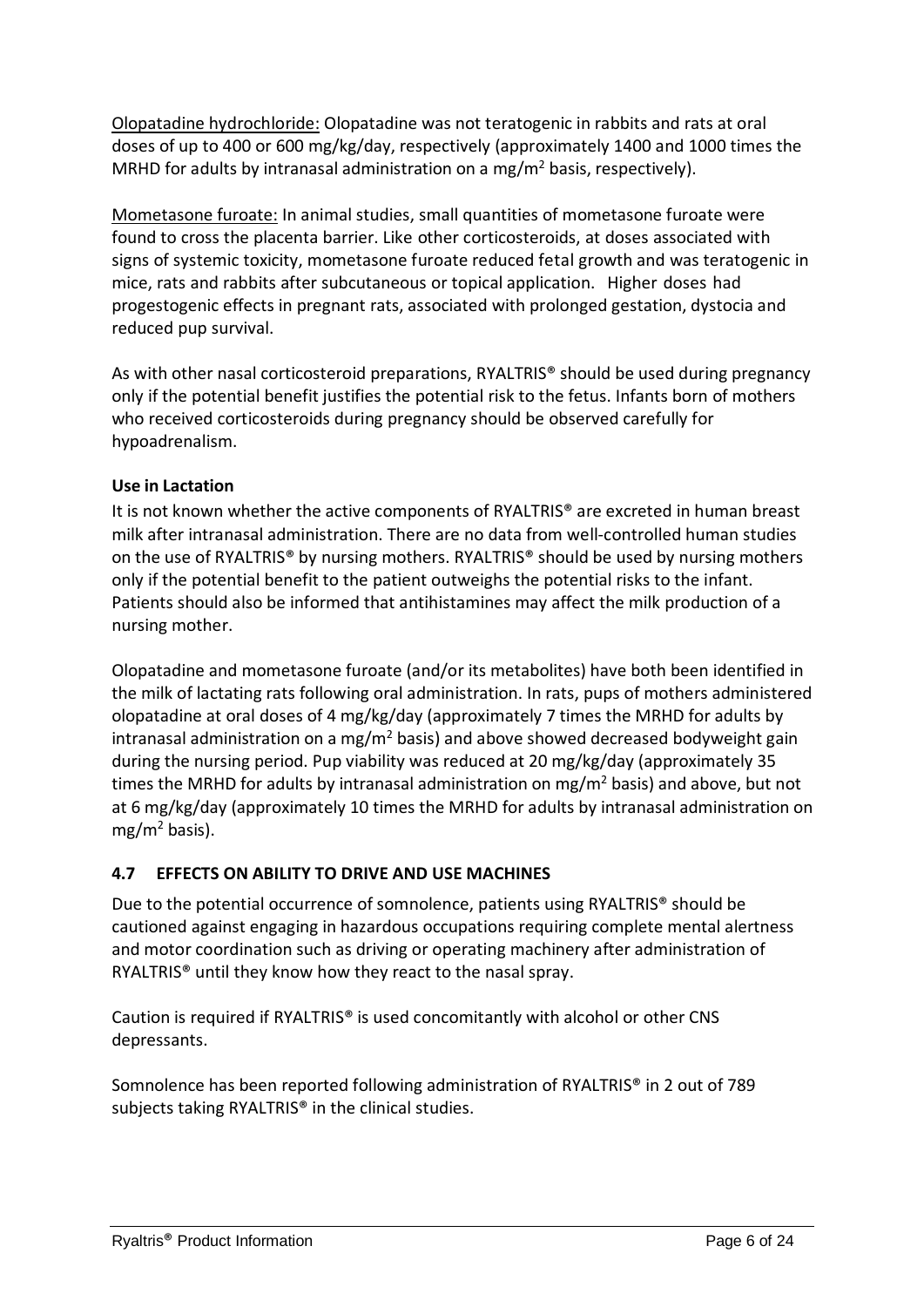#### **4.8 ADVERSE EFFECTS (UNDESIRABLE EFFECTS)**

#### *Adolescents and Adults (12 years of age and older)*

#### *Clinical Trials*

The safety of RYALTRIS® in adult and adolescents 12 years of age and older was investigated in 3062 subjects (36.1% male and 63.9% female) with seasonal allergic rhinitis and 593 subjects (31.7% male and 68.3% female) with perennial allergic rhinitis.

In the placebo- and active- controlled, double-blind randomised clinical studies of 2-week duration in subjects with seasonal allergic rhinitis, the overall incidence of treatment emergent adverse events (TEAEs) was 13.9% in the RYALTRIS® treatment group, 13.2% in the olopatadine hydrochloride nasal spray treatment group, 7.9% in the mometasone furoate nasal spray treatment group, and 9.5% in the placebo treatment groups. Overall, <1% of patients in all treatment groups discontinued due to adverse reactions. [Table](#page-6-0) 1 lists treatment-emergent adverse events reported with frequencies ≥1% and more frequently than placebo in patients treated with RYALTRIS® in the 2-week SAR studies.

#### <span id="page-6-0"></span>**Table 1: Most Frequently Reported Treatment Emergent Adverse Events with ≥1% Incidence That Were Reported More Frequently with RYALTRIS Than Placebo in the 2-Week Placebo- and Active-controlled Studies in Adult and Adolescent Patients with Seasonal Allergic Rhinitis**

| <b>System Organ Class</b>                             | <b>Adverse Event</b><br><b>Preferred Term</b> | <b>RYALTRIS®</b><br>$N = 789^{\circ}$<br>$n$ (%) <sup>b</sup> | Olopatadine<br><b>HCl Nasal</b><br><b>Spray</b><br>$N = 751a$<br>$n$ (%) <sup>b</sup> | <b>Mometasone</b><br><b>Furoate Nasal</b><br><b>Spray</b><br>$N = 746a$<br>$n$ (%) <sup>b</sup> | Placebo<br>$N = 776a$<br>n (%) <sup>b</sup> |
|-------------------------------------------------------|-----------------------------------------------|---------------------------------------------------------------|---------------------------------------------------------------------------------------|-------------------------------------------------------------------------------------------------|---------------------------------------------|
| Nervous system<br>disorder                            | Dysgeusia                                     | 24(3.0)                                                       | 16(2.1)                                                                               | 0(0)                                                                                            | 2(0.3)                                      |
| Respiratory, thoracic<br>and mediastinal<br>disorders | Epistaxis                                     | 8(1.0)                                                        | 11(1.5)                                                                               | 6(0.8)                                                                                          | 5(0.6)                                      |
|                                                       | Nasal discomfort                              | 8(1.0)                                                        | 4(0.3)                                                                                | 4(0.5)                                                                                          | 6(0.8)                                      |

 $a<sup>a</sup>N$  = Total number of subjects in each treatment group in the safety analysis set

 $<sup>b</sup>$  n = number of subjects with adverse events in each MedDRA term; Number (%) of subjects with adverse</sup> events (AEs), sorted on international order for system organ class (SOC) and alphabetically for preferred term (PT). Percentages are based on total number of subjects in the safety set within each treatment group. At each level of summation (overall, SOC, PT), subjects are only counted once. \* Not commercially marketed

The safety data described below reflect exposure to RYALTRIS® in 789 patients with seasonal allergic rhinitis in clinical studies of 2-week duration. The adverse reactions are listed below

Frequencies are defined as:

by system organ class and frequency.

| (21/10)                     |
|-----------------------------|
| $(21/100 \text{ to } 1/10)$ |
| $(≥1/1,000$ to <1/100)      |
| (≥1/10,000 to <1/1,000)     |
|                             |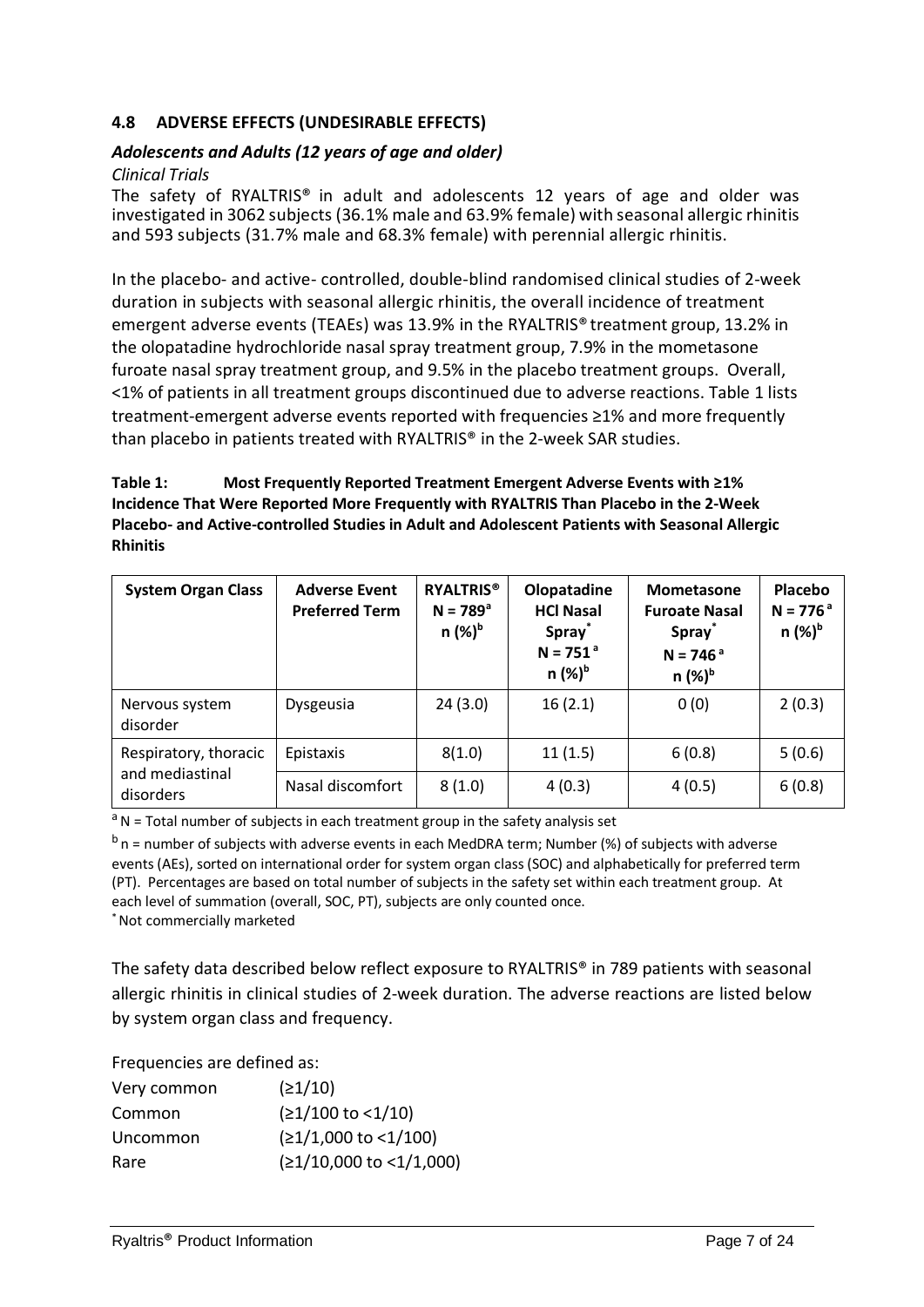Very rare (<1/10,000) Not known (cannot be estimated from the available data)

Nervous system disorder

*Common:* dysgeusia (unpleasant taste). *Uncommon:* dizziness, headaches, lethargy, somnolence, insomnia.

#### Respiratory, thoracic and mediastinal disorders

*Uncommon:* epistaxis, nasal dryness, nasal discomfort, nasal inflammation, oropharyngeal pain, throat irritation, sneezing.

Gastrointestinal disorders *Uncommon:* dry mouth, abdominal pain.

# General disorders and administration site conditions *Uncommon:* Fatigue

In the double-blind, placebo-controlled, 52-week study (Study GSP 301-303), subjects with perennial allergic rhinitis were randomised to receive RYALTRIS® (pH 3.7), a placebo nasal spray pH 3.7, or a placebo nasal spray pH 7.0 administered as 2 sprays/nostril twice daily (morning [AM] and evening [PM]). The safety profile in the long-term perennial allergic rhinitis study was comparable with the 2-week seasonal allergic rhinitis studies. Additionally, improvement in nasal symptoms was observed over the 52-week treatment duration.

Overall, the incidence of treatment-related TEAEs was 51.7% in the RYALTRIS® treatment group, 41.4% in the placebo nasal spray pH 3.7 treatment group, and 53.5% in the placebo nasal spray pH 7.0 treatment group. Of the 593 treated patients, 3.8% of patients receiving RYALTRIS® discontinued from the study due to an adverse event, compared with 2.0% and 3.0% of patients receiving placebo nasal spray pH 3.7 and pH 7.0, respectively. Table 2 lists TEAEs reported with frequencies ≥1% that were more frequent for RYALTRIS® than Placebo pH 3.7.

| Table 2: Treatment Emergent Adverse Events with ≥1% Incidence that Were Reported More |
|---------------------------------------------------------------------------------------|
| Frequently with RYALTRIS® than Placebo in the 52-Week Study in Adult and Adolescent   |
| <b>Patients with Perennial Allergic Rhinitis</b>                                      |

| <b>System Organ Class</b>   | <b>Adverse Event</b><br><b>Preferred Term</b> | <b>RYALTRIS®</b><br>$(N=393)$<br>N(%) | Spray, pH 3.7<br>$N = 99$<br>n (%) | Placebo Nasal   Placebo Nasal<br>Spray, pH 7.0<br>$N = 101$<br>n (%) |
|-----------------------------|-----------------------------------------------|---------------------------------------|------------------------------------|----------------------------------------------------------------------|
| Infections and infestations | Upper respiratory                             | 25(6.4)                               | 6(6.1)                             | 9(8.9)                                                               |
|                             | Urinary tract infection                       | 9(2.3)                                | 2(2.0)                             | 0(0.0)                                                               |
|                             | Viral upper<br>respiratory tract              | 9(2.3)                                | 2(2.0)                             | 3(3.0)                                                               |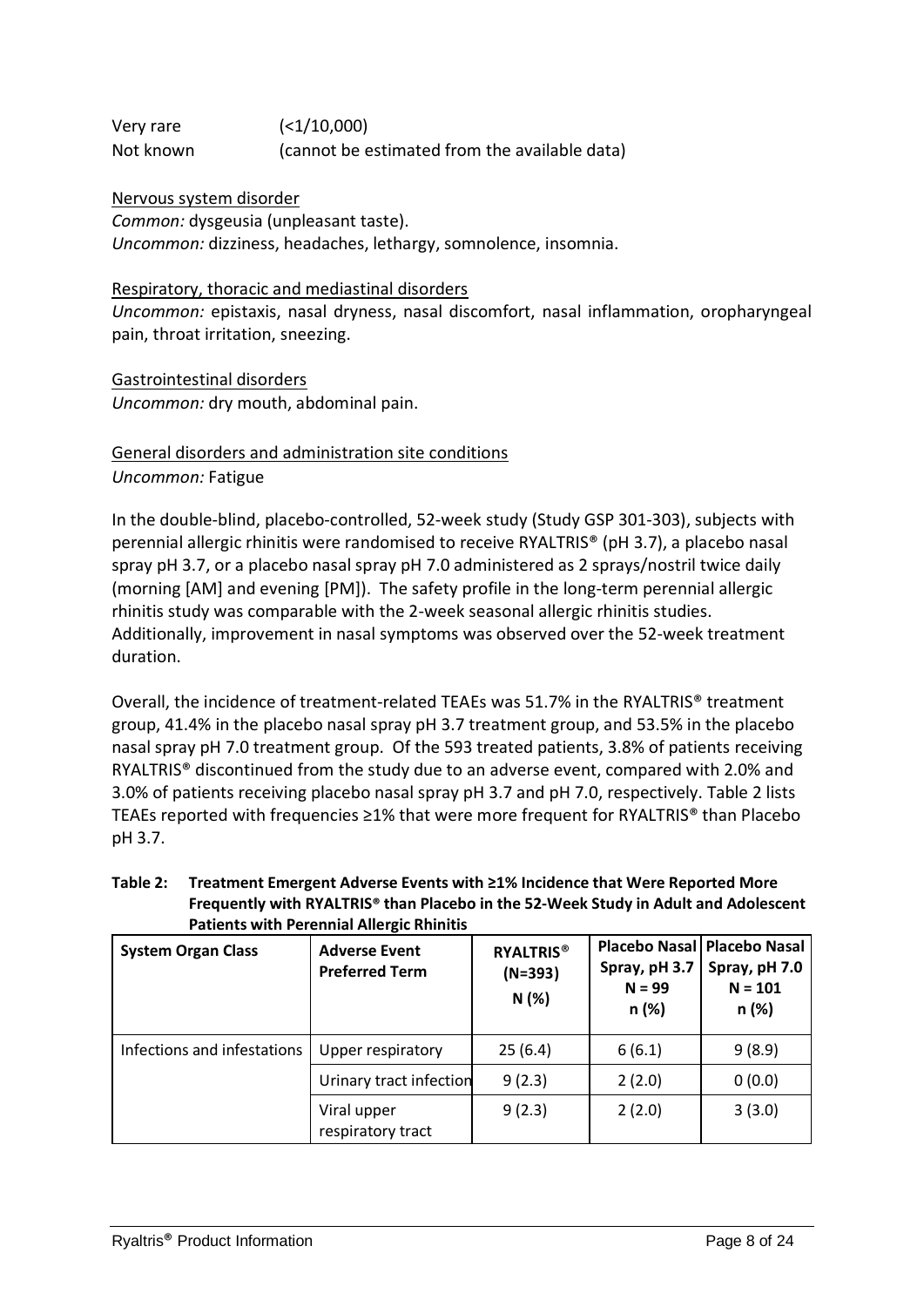| Respiratory, thoracic and                         | Epistaxis                    | 18 (4.6) | 2(2.0) | 2(2.0) |
|---------------------------------------------------|------------------------------|----------|--------|--------|
| mediastinal disorders                             | Nasal discomfort             | 11(2.8)  | 2(2.0) | 5(5.0) |
|                                                   | Cough                        | 9(2.3)   | 2(2.0) | 2(2.0) |
|                                                   | <b>Bronchitis</b>            | 5(1.3)   | 0(0.0) | 2(2.0) |
|                                                   | Pharyngitis<br>streptococcal | 5(1.3)   | 0(0.0) | 2(2.0) |
| Nervous system disorder                           | Dysgeusia                    | 8(2.0)   | 0(0.0) | 1(1.0) |
|                                                   | Headache                     | 16(4.1)  | 3(3.0) | 5(5.0) |
| Musculoskeletal                                   | Back pain                    | 5(1.3)   | 0(0.0) | 3(3.0) |
| Gastrointestinal                                  | Nausea                       | 5(1.3)   | 1(1.0) | 2(2.0) |
| Injury, poisoning and<br>procedural complications | Procedural pain              | 6(1.5)   | 1(1.0) | 2(2.0) |

In the RYALTRIS® treatment group of the 52-week study, 16 (4.1%) patients experienced mild epistaxis, and 2 (0.5%) patients experienced moderate epistaxis. In the placebo treatment groups, 2 (2.0%) patients in each placebo treatment group experienced mild epistaxis, and no placebo patients experienced moderate epistaxis. No incidents of severe epistaxis were reported in any treatment group. Focused nasal examinations were performed, and no nasal ulcerations were observed.

# *Paediatrics (6 to 11 years of age)*

### *Clinical Trials*

The safety of RYALTRIS® in children 6 to 11 years of age was investigated in 225 patients (56% male and 44% female) with seasonal allergic rhinitis treated with 1 spray per nostril twice daily.

In the placebo-controlled, double-blind randomised clinical study of 2-week duration, the overall incidence of treatment emergent adverse events (TEAEs) was 12.0% in the RYALTRIS® treatment group and 10.4% in the placebo treatment groups. Overall, <2% of patients in all treatment groups discontinued due to adverse reactions. [Table](#page-6-0) 3 lists treatment-emergent adverse events reported with frequencies ≥1% and more frequently than placebo in paediatric patients treated with RYALTRIS® in the 2-week SAR study.

#### **Table 3: Most Frequently Reported Treatment Emergent Adverse Events with ≥1% Incidence That Were Reported More Frequently with RYALTRIS Than Placebo in the 2-Week Placebo-controlled Studies in Paediatric Patients with Seasonal Allergic Rhinitis**

| <b>System Organ Class</b>  | <b>Adverse Event</b><br><b>Preferred Term</b> | <b>RYALTRIS<sup>®</sup></b><br>$N = 225$ (%) | <b>Placebo</b><br>$N = 221 (%)$ |
|----------------------------|-----------------------------------------------|----------------------------------------------|---------------------------------|
| Nervous system<br>disorder | Dysgeusia                                     | 3(1.3)                                       |                                 |
|                            | Headache                                      | 3(1.3)                                       | 1(0.5)                          |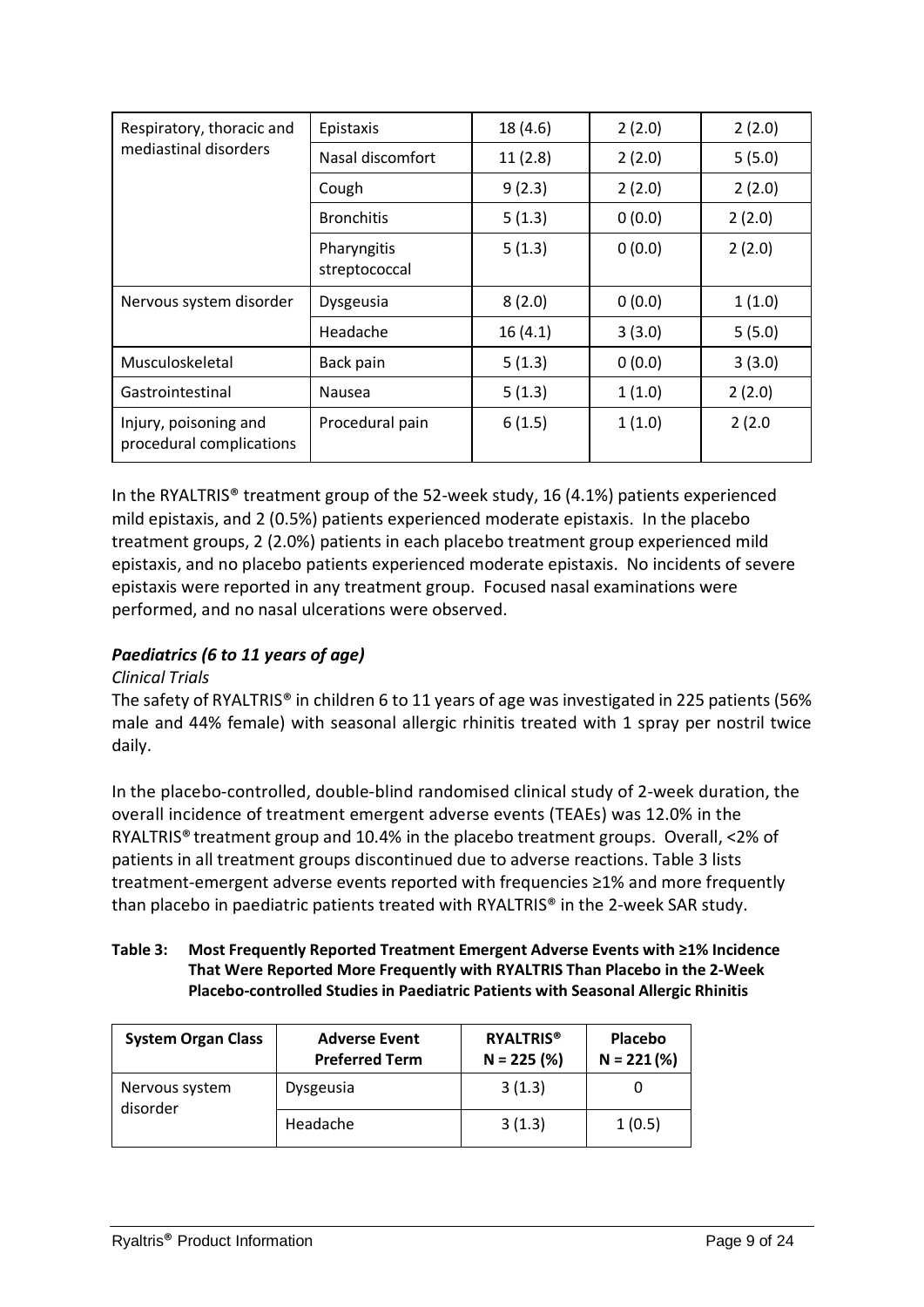#### **Reporting suspected adverse effects**

Reporting suspected adverse reactions after registration of the medicinal product is important. It allows continued monitoring of the benefit-risk balance of the medicinal product. Healthcare professionals are asked to report any suspected adverse reactions at [www.tga.gov.au/reporting-problems.](file://prusntyfil01/home$/SU000915/Desktop/Ryaltris/TGA/Delegate)

#### **4.9 OVERDOSE**

There have been no reported overdosages with RYALTRIS®. Accordingly, no data on the effects of acute or chronic overdosage with RYALTRIS® are available. RYALTRIS® contains both olopatadine hydrochloride and mometasone furoate; therefore, the risks associated with overdosage for the individual components described below are expected to apply to RYALTRIS®.

Acute overdosage with this dosage form is unlikely since one 30-day (240-metered doses) bottle of RYALTRIS® contains approximately 160 mg of olopatadine hydrochloride and 6 mg of mometasone furoate.

Olopatadine Hydrochloride: Symptoms of antihistamine overdose may include drowsiness in adults and, initially, agitation and restlessness, followed by drowsiness in children. There is no known specific antidote to olopatadine hydrochloride. Should overdose occur, symptomatic or supportive treatment is recommended, taking into account any concomitantly ingested medications.

No mortality was observed in rats at an intranasal dose of 3.6 mg/kg (approximately 6, 5 and 7 times the MRHD for adults, adolescents ≥12 years of age, and children  $6 - 11$  years of age, respectively, by intranasal administration on a mg/m<sup>2</sup> basis) or in dogs at an oral dose of 5 g/kg (approximately 28000, 24000 and 30000 times the MRHD for adults, adolescents ≥12 years of age, and children 6 -11 years of age, respectively, by intranasal administration on a mg/m<sup>2</sup> basis). The oral median lethal dose in mice and rats were 1490 mg/kg (approximately 1200, 1000 and 1300 times the MRHD for adults, adolescents ≥12 years of age, and children  $6 - 11$  years of age, respectively, by intranasal administration on a mg/m<sup>2</sup> basis) and 3870 mg/kg (approximately 6600, 5600 and 7000 times the MRHD for adults, adolescents  $\geq$ 12 years of age, and children 6 – 11 years of age, respectively, by intranasal administration on a mg/ $m^2$  basis).

Mometasone Furoate: Because of low systemic bioavailability (estimated to be <1%) and an absence of acute drug-related systemic findings in clinical studies, overdose is unlikely to require any therapy other than observation. Treatment can be reinitiated at the usual recommended dose.

Intranasal administration of 1600 micrograms (8 times the recommended daily dose of mometasone furoate from RYALTRIS®) daily for 29 days in healthy human volunteers showed no increased incidence of adverse events. Single intranasal doses up to 4000 micrograms and oral inhalation doses up to 8000 micrograms have been studied in human volunteers, with no adverse effects reported. Chronic overdosage with any corticosteroid may result in signs or symptoms of hypercorticism (see **4.4 SPECIAL WARNINGS AND PRECAUTIONS FOR USE**).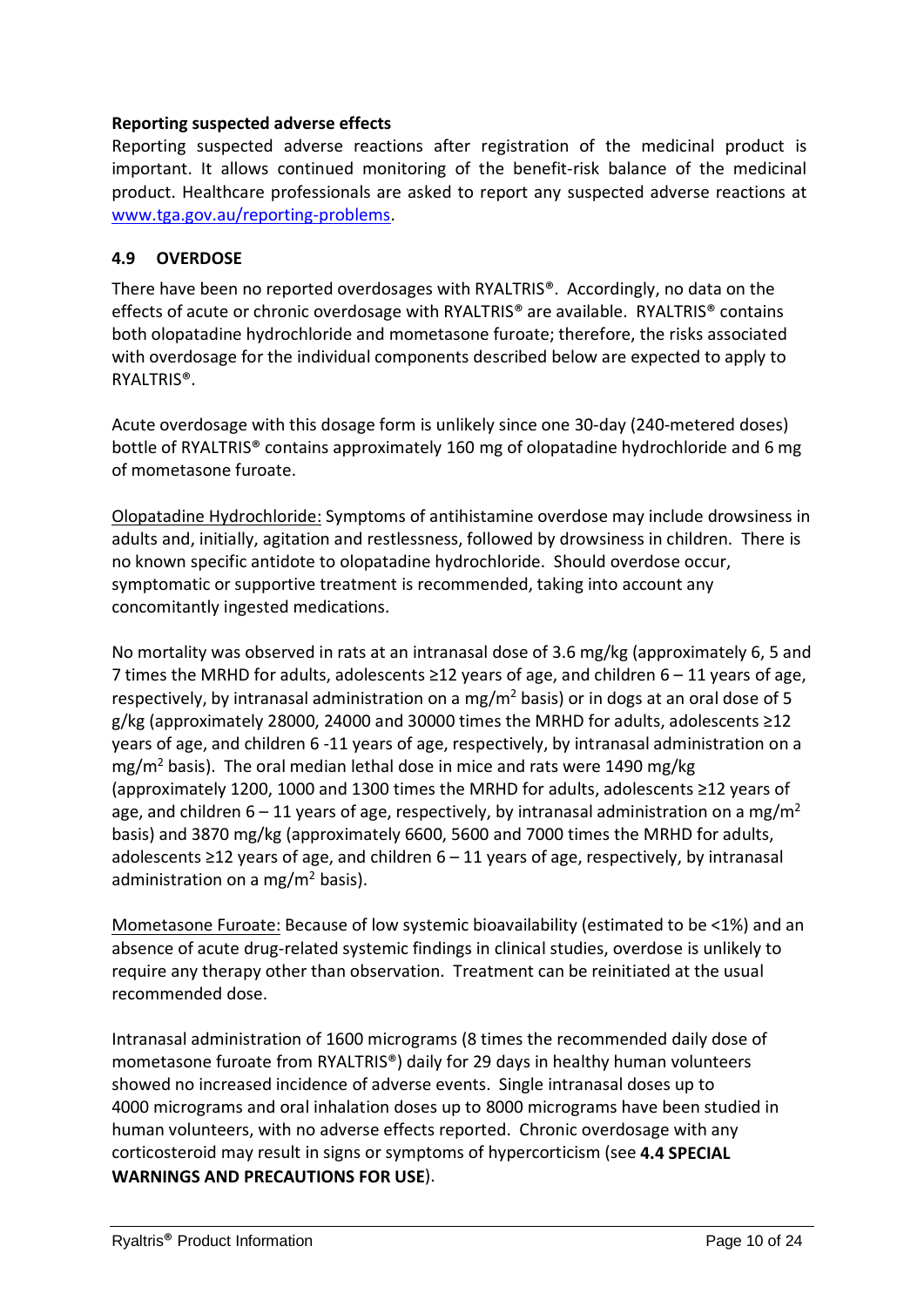For information on the management of overdose, contact the Poisons Information Centre on 131126 (Australia).

# **5 PHARMACOLOGICAL PROPERTIES**

## **5.1 PHARMACODYNAMIC PROPERTIES**

### **Mechanism of action**

RYALTRIS® contains both olopatadine hydrochloride and mometasone furoate. These drugs represent 2 different classes of medications (histamine  $H_1$ -receptor antagonist and synthetic corticosteroid).

Onset of action has been investigated in a double-blind, double-dummy, randomised parallel, comparative study with RYALTRIS®, Azelastine Hydrochloride and Fluticasone Propionate nasal spray, Olopatadine nasal spray, and placebo in patients with seasonal allergic rhinitis in an environmental exposure chamber setting (EEC). Onset of action was observed within 10 minutes, defined as the first of two consecutive time points after initiation of treatment at which RYALTRIS® demonstrated a statistically significant difference in iTNSS change from baseline compared with placebo ( $p=0.02$ ) as long as the significant difference was sustainable.

# Olopatadine Hydrochloride

Olopatadine is an anti-allergic compound which has been demonstrated to stabilise human conjunctival tissue mast cells, preventing the release of histamine and other inflammatory mediators. Olopatadine is a selective histamine H1-receptor antagonist (*K*<sup>i</sup> values for histamine H<sub>1</sub>, H<sub>2</sub> and H<sub>3</sub> receptors were 32 nM, 100  $\mu$ M and 79  $\mu$ M, respectively) that inhibits Type I immediate hypersensitivity reactions. Olopatadine has no significant effects on alpha-adrenergic, dopamine and muscarinic Type 1 and 2 receptors.

# Mometasone Furoate

Mometasone furoate is a topical glucocorticosteroid with local anti-inflammatory properties at doses that are not systemically active.

In studies utilising nasal antigen challenge, mometasone furoate nasal spray has shown antiinflammatory activity in both the early- and late-phase allergic responses. This has been demonstrated by decreases (vs placebo) in histamine and eosinophil activity and reductions (vs baseline) in eosinophils, neutrophils and epithelial cell adhesion proteins.

Corticosteroids have been shown to have a wide range of effects on multiple cell types (e.g., mast cells, eosinophils, neutrophils, macrophages, and lymphocytes) and mediators (e.g., histamine, eicosanoids, leukotrienes, and cytokines) involved in inflammation.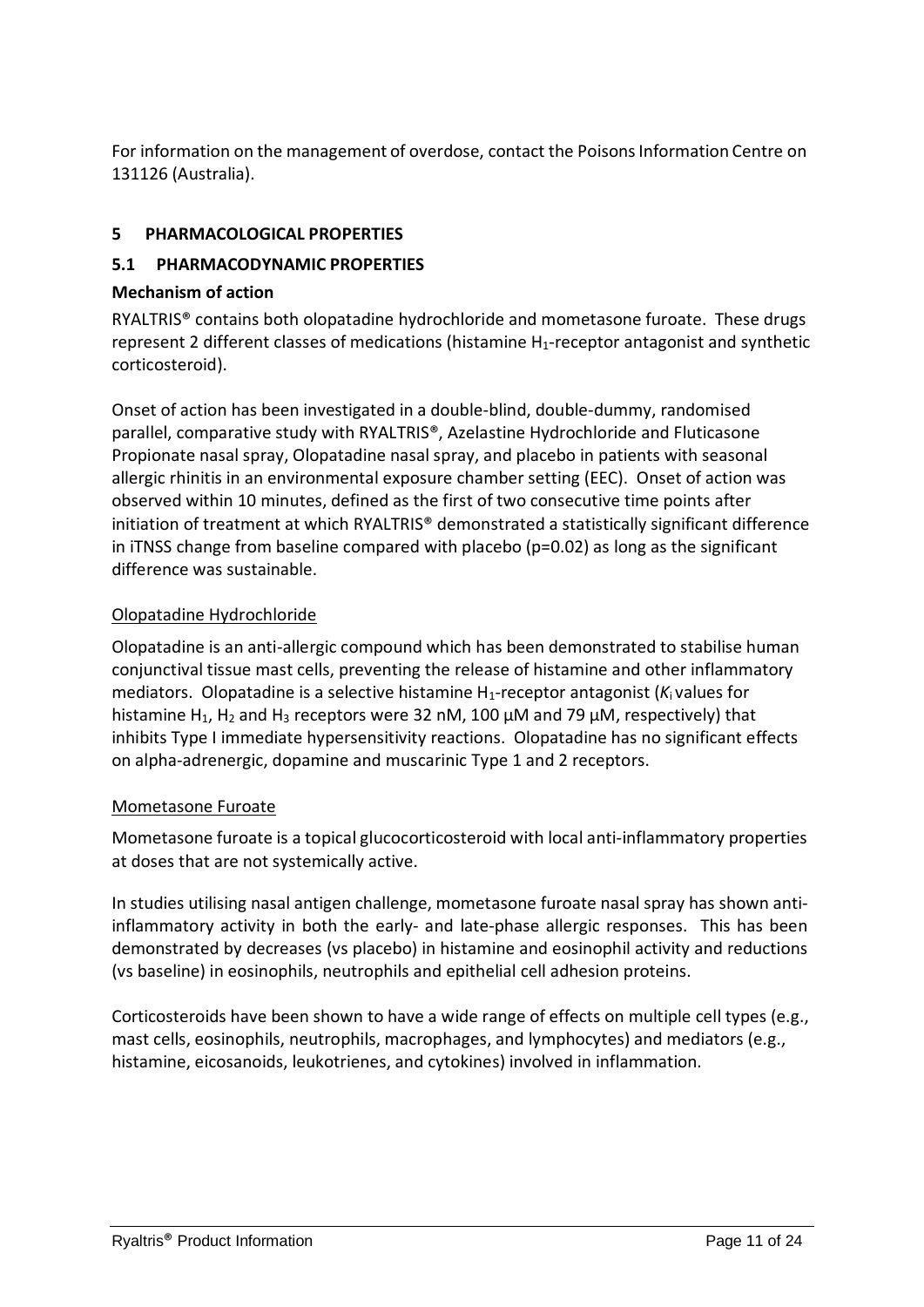## **Clinical Trials**

# *Adolescents and Adults (12 years of age and older)*

The efficacy and safety of RYALTRIS® in adults and adolescents 12 years of age and older with allergic rhinitis were evaluated in 4 studies (GSP 301-201, GSP 301-301, GSP 301-303 and GSP 301-304).

#### **2-week studies**

Three (GSP 301-201, GSP 301-301 and GSP 301-304) studies were similarly designed randomised, multicentre, double-blind, placebo- and active-controlled studies with a 2 -week duration in 2971 seasonal allergic rhinitis subjects. The population of the studies was 12 to 87 years of age (64.3% female, 35.7% male).

Patients were randomized to 1 of 4 treatment groups: 2 sprays per nostril twice daily of RYALTRIS®, olopatadine hydrochloride nasal spray, mometasone furoate nasal spray, and vehicle (pH 3.7) placebo. The olopatadine hydrochloride and mometasone furoate comparators used the same device and vehicle as RYALTRIS $\textcircled{\tiny{\textcirc}}$  but are not commercially marketed. Assessment of efficacy was based on the patient-reported reflective total nasal symptom score (rTNSS), instantaneous total nasal symptom score (iTNSS), and reflective and instantaneous total ocular symptom score (rTOSS and iTOSS, respectively). The rTNSS and iTNSS were calculated as the sum of the patient-reported symptom scores of 4 individual nasal symptoms (rhinorrhea, nasal congestion, sneezing, and nasal itching) on a 0 to 3 categorical severity scale (0=absent, 1=mild, 2=moderate, and 3=severe). Similarly, rTOSS and iTOSS were calculated using the 3 eye-related, non-nasal symptoms of itching/burning eyes, tearing/watering eyes, and redness of eyes using the same severity scale. Patients were required to record symptom severity daily (morning [AM] and evening [PM]), reflecting over the previous 12 hours (reflective) or at the time of recording (instantaneous). The primary efficacy endpoint was the mean change from baseline in average AM and PM patient-reported 12-hour rTNSS over the 2-week treatment period. The average AM and PM rTNSS (maximum score of 12) was assessed as the change from baseline for each day and then averaged over a 2-week treatment period.

Across the studies, treatment with RYALTRIS® resulted in a statistically significant improvement in rTNSS compared with placebo. Results of the primary efficacy endpoint from the studies are shown in Table 4. Representative results from Study GSP 301-304 and GSP 301-301 are shown in Figure 1 and Figure 2.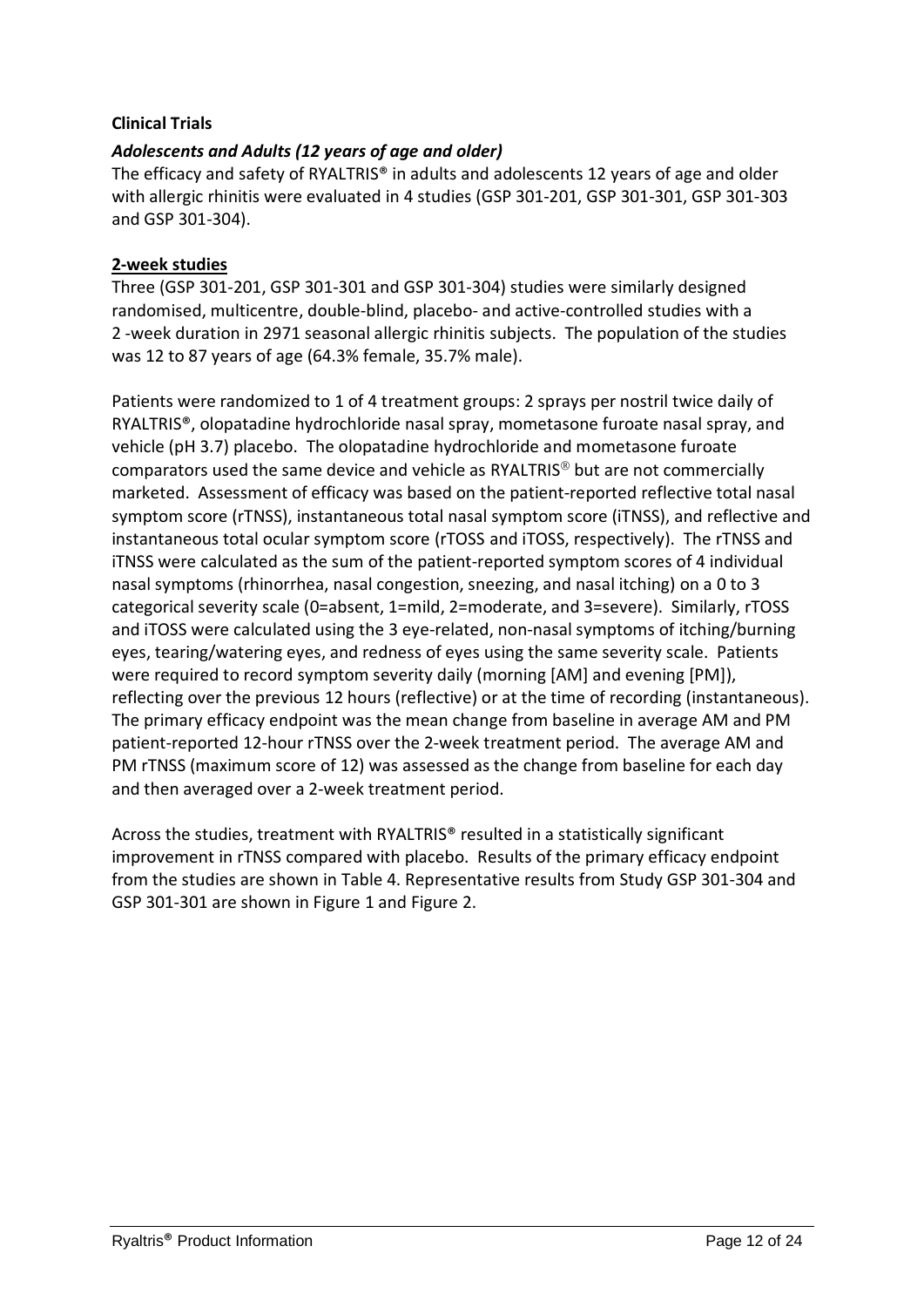| <b>Study</b>          | <b>Parameters</b>                           | <b>RYALTRIS®</b>         | <b>Placebo</b> | <b>Olopatadine HCI</b>   | Mometasone                       |
|-----------------------|---------------------------------------------|--------------------------|----------------|--------------------------|----------------------------------|
|                       |                                             |                          |                | nasal spray <sup>#</sup> | furoate nasal spray <sup>#</sup> |
| <b>GSP</b><br>301-201 | N                                           | 157                      | 158            | 160                      | 159                              |
|                       | LS mean BL                                  | 10.4                     | 10.3           | 10.3                     | 10.5                             |
|                       | LS mean overall<br>change from BL           | $-2.58$                  | $-1.41$        | $-2.09$                  | $-1.87$                          |
|                       | p-value <sup>+</sup> vs<br><b>RYALTRIS®</b> | $-$                      | < 0.0001       | 0.0488                   | 0.0043                           |
| <b>GSP</b><br>301-301 | N                                           | 299                      | 283            | 294                      | 294                              |
|                       | LS mean BL                                  | 10.1                     | 10.2           | 10.3                     | 10.2                             |
|                       | LS mean overall<br>change from BL           | $-3.48$                  | $-2.50$        | $-2.87$                  | $-3.09$                          |
|                       | p-value <sup>+</sup> vs<br><b>RYALTRIS®</b> | $-$                      | < 0.0001       | 0.0029                   | 0.0587                           |
| <b>GSP</b><br>301-304 | N                                           | 291                      | 290            | 290                      | 293                              |
|                       | LS mean BL                                  | 10.09                    | 10.32          | 10.16                    | 10.20                            |
|                       | LS mean overall<br>change from BL           | $-3.52$                  | $-2.44$        | $-3.08$                  | $-3.05$                          |
|                       | p-value <sup>+</sup> vs<br><b>RYALTRIS®</b> | $-$                      | < 0.001        | 0.028                    | 0.019                            |
| Pooled                | N                                           | 747                      | 731            | 744                      | 746                              |
|                       | LS mean overall<br>change from BL           | $-3.30$                  | $-2.36$        | $-2.93$                  | $-2.89$                          |
|                       | p-value <sup>+</sup> vs<br><b>RYALTRIS®</b> | $\overline{\phantom{a}}$ | < 0.0001       | 0.0019                   | 0.0005                           |

# **Table 4: Mean Change from Baseline in Reflective Total Nasal Symptom Scores Over 2 Weeks\* in Adults and Adolescents ≥ 12 Years with Seasonal Allergic Rhinitis**

BL (Baseline)

\* Average of AM and PM rTNSS for each day (maximum score = 12) and averaged over the 2-week treatment period.

† Statistically significant difference (p<0.05) using a gatekeeping strategy

‡ Not commercially marketed

Least Square (LS) Means and p-values were based on the mixed model repeated measures model, adjusting for covariates that included treatment, site, baseline 12-hour reflective total nasal symptom score, and study day as the within-patient effect.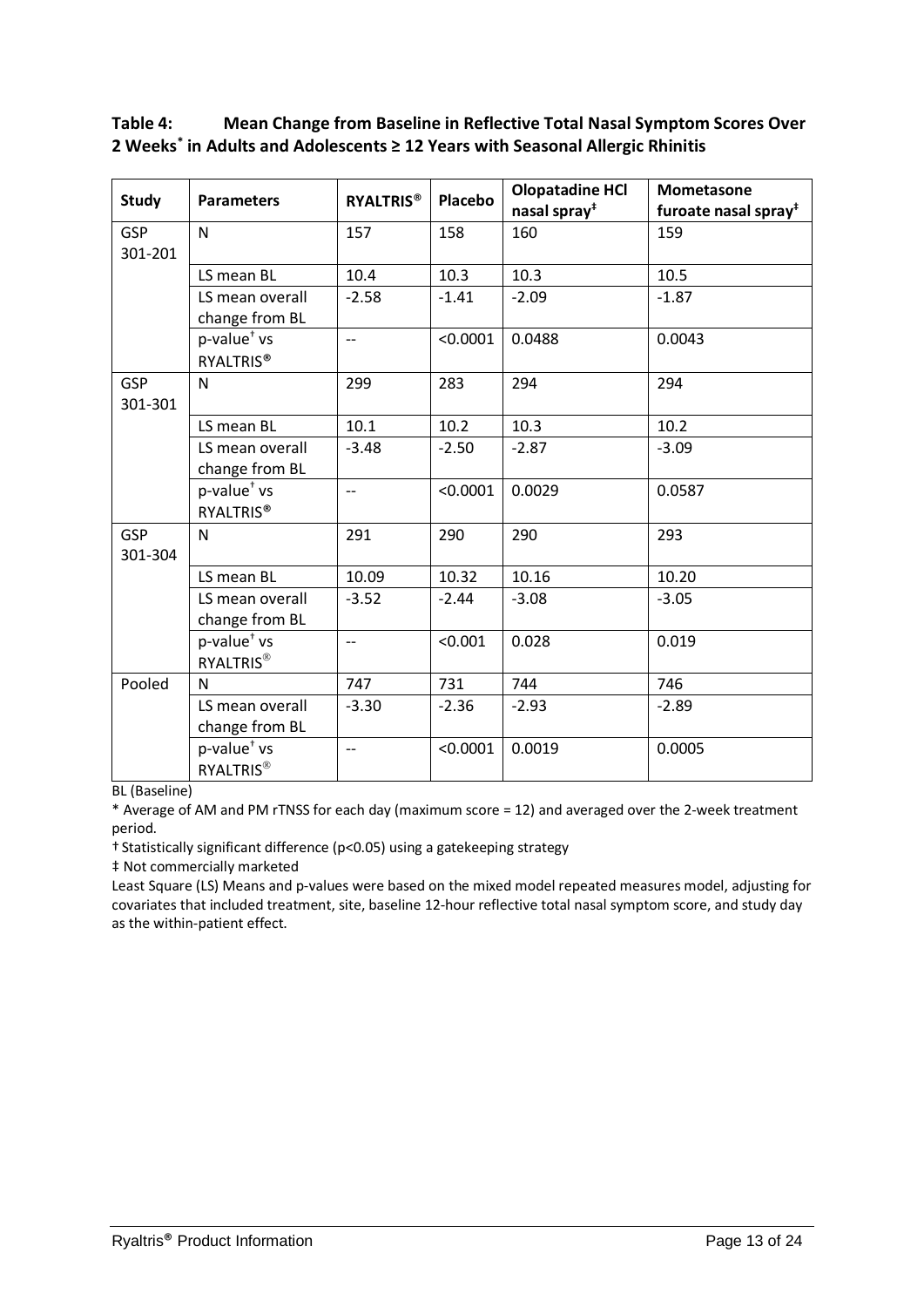**Figure 1: LS Means of Change from Baseline in Average AM and PM Reflective Total Nasal Symptom Score (Full Analysis Set) (Study GSP 301-304)**



AM = morning; LS = least square; NS = nasal spray; PM = evening. †§\* Indicate a significant difference when compared with placebo (p<0.05)

**Figure 2: LS Means of Change from Baseline in Average AM and PM Reflective Total Nasal Symptom Score (Full Analysis Set) (Study GSP 301-301)**



AM = morning; HCl = hydrochloride; LS = least-squares; CI = confidence interval; NS = nasal spray; MMRM = mixed-effect model for repeated measures; PM = evening. †§\* Statistically significant difference versus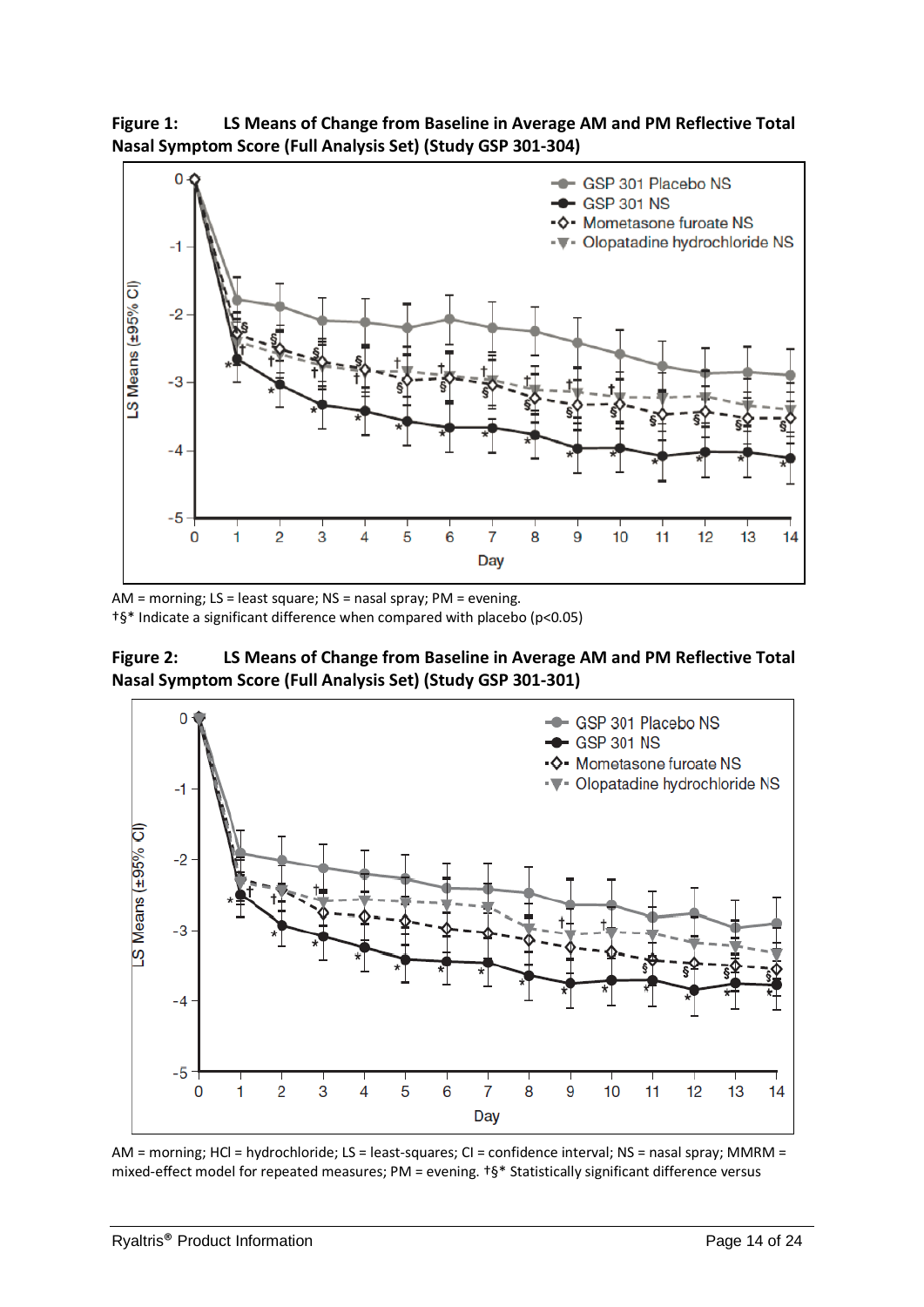placebo (p<0.05). LS means, 95% CIs, and p values are based on MMRM model with change from baseline as dependent variable, treatment group and site as fixed effect, baseline as covariate, and study day as the within-subject effect.

In these studies, RYALTRIS® also demonstrated statistically significant improvement in iTNSS as compared with placebo and demonstrated statistically significant improvements compared with placebo for each of the 4 individual nasal symptoms evaluated as rTNSS (p<0.05) and iTNSS (p<0.05).

Representative results from Study GSP 301-304 are shown in Figure 3.





AM = morning; CI = confidence interval; LS = least square; NS = nasal spray; PM = evening. †§\* Indicate a significant difference when compared with placebo (p<0.05).

RYALTRIS® demonstrated statistically significant improvement compared with placebo in the change from baseline in average AM and PM patient-reported 12-hour rTOSS and iTOSS over a 2-week treatment period.

Following the initial dose, marked improvement in iTNSS has been observed over the first week and was sustained through two weeks of treatment.

The subjective impact of seasonal allergic rhinitis on a patient's health-related quality of life was evaluated by the Rhinoconjunctivitis Quality of Life Questionnaire - Standardized Activities (RQLQ[S]) (28 questions in 7 domains [activities, sleep, non-nose/eye symptoms, practical problems, nasal symptoms, eye symptoms, and emotional] evaluated on a 7-point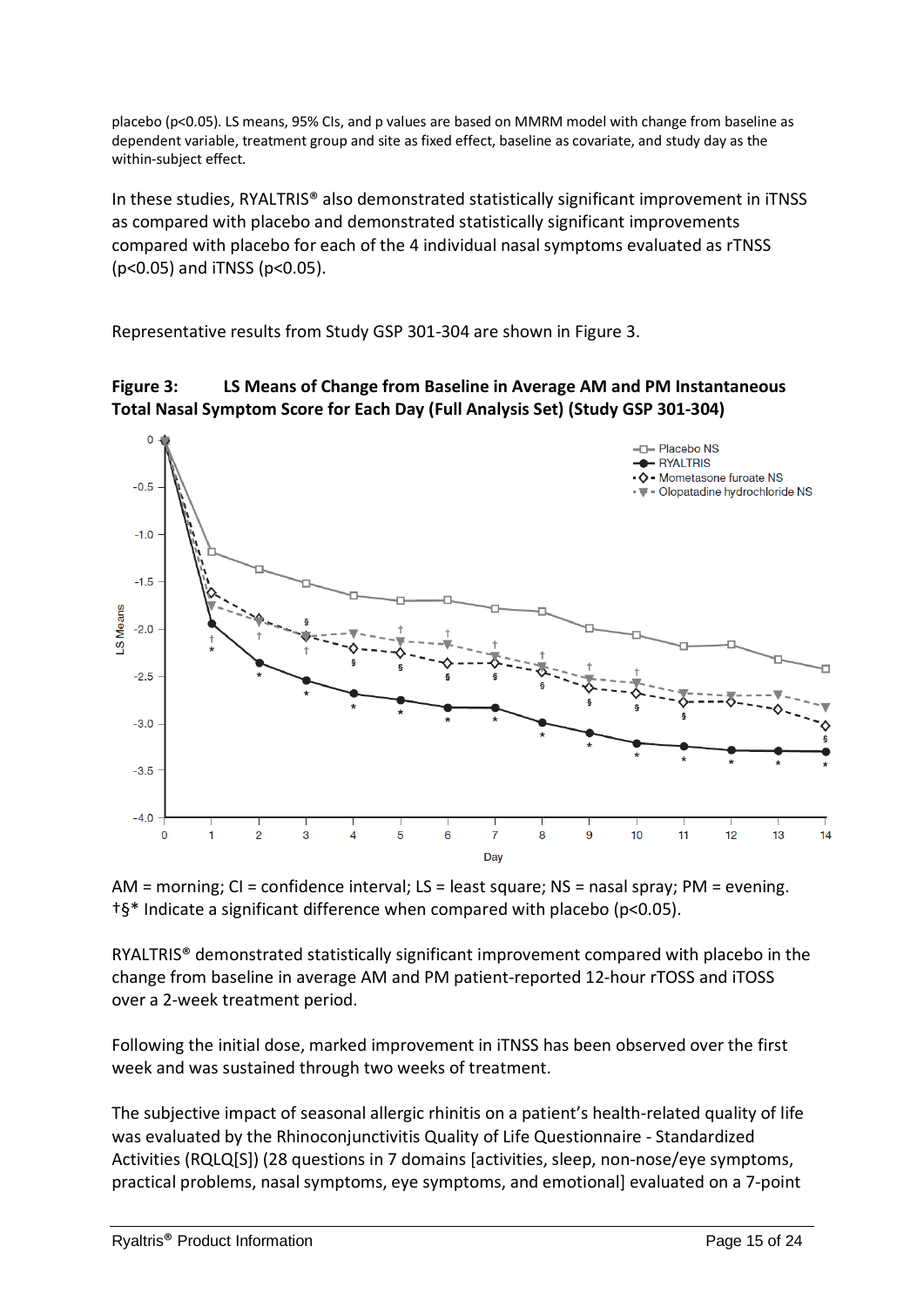scale, in which 0=no impairment and 6=maximum impairment). An overall RQLQ(S) score is calculated from the mean of all items in the instrument. In each of these studies, treatment with RYALTRIS<sup>®</sup> reduced the overall RQLQ(S) from baseline by greater, and statistically significant, margin than placebo (Study GSP 301-201 LS mean difference: -0.56 [95% CI: -0.95, -0.18]; Study GSP 301-301 LS mean difference: -0.43 [95% CI: -0.64, -0.21]; Study GSP 301-304 LS mean difference: -0.45 [95% CI: -0.68, -0.22]). In GSP 301-201, the treatment differences between RYALTRIS® and placebo reached the minimum important difference of 0.5 points, which is considered a clinically meaningful improvement. However, the treatment difference between RYALTRIS® and placebo in GSP 301-301 and GSP 301-304 were marginally less than the minimum important difference of 0.5 points.

# **52-week study**

The fourth study of RYALTRIS® (GSP 301-303), was a double-blind, randomised, placebocontrolled 52-week safety and efficacy study in subjects with perennial allergic rhinitis. It evaluated 24-hour (AM) rTNSS and iTNSS as secondary endpoints. Compared with placebo nasal spray pH 3.7, treatment with RYALTRIS® (n=391) resulted in statistically significant improvement in the change in average AM patient-reported rTNSS and iTNSS over the first 6, 30, and 52 weeks vs baseline.

| Week     | Number of subjects (n)<br>(RYALTRIS <sup>®</sup> , Placebo) | <b>RYALTRIS<sup>®</sup> Treatment Effect Difference</b><br>vs placebo |                  |                                      |
|----------|-------------------------------------------------------------|-----------------------------------------------------------------------|------------------|--------------------------------------|
|          |                                                             | LS Mean                                                               | 95% CI           | $P$ -value <sup><math>*</math></sup> |
| 6 weeks  | 391, 99                                                     | $-0.81$                                                               | $(-1.29, -0.32)$ | 0.0012                               |
| 30 weeks | 391, 99                                                     | $-0.96$                                                               | $(-1.41, -0.50)$ | < 0.0001                             |
| 52 weeks | 391, 99                                                     | $-0.91$                                                               | $(-1.35, -0.47)$ | < 0.0001                             |

| Table 5: | Mean Change from Baseline in Average AM Reflective Total Nasal Symptom    |
|----------|---------------------------------------------------------------------------|
|          | Score over the First 6, 30, and 52 Weeks of Treatment (Full Analysis Set) |

‡ Statistically significant difference (p<0.05) using repeated measures analysis

CI = confidence interval; LS = least square; MMRM = mixed model repeated measures; NS = nasal spray LS Means, 95% confidence intervals, and p-values are based on separate MMRM models for each week assessment, with change from baseline as dependent variables, treatment group and site as fixed effect, baseline as covariate, and week as the within-subject effect.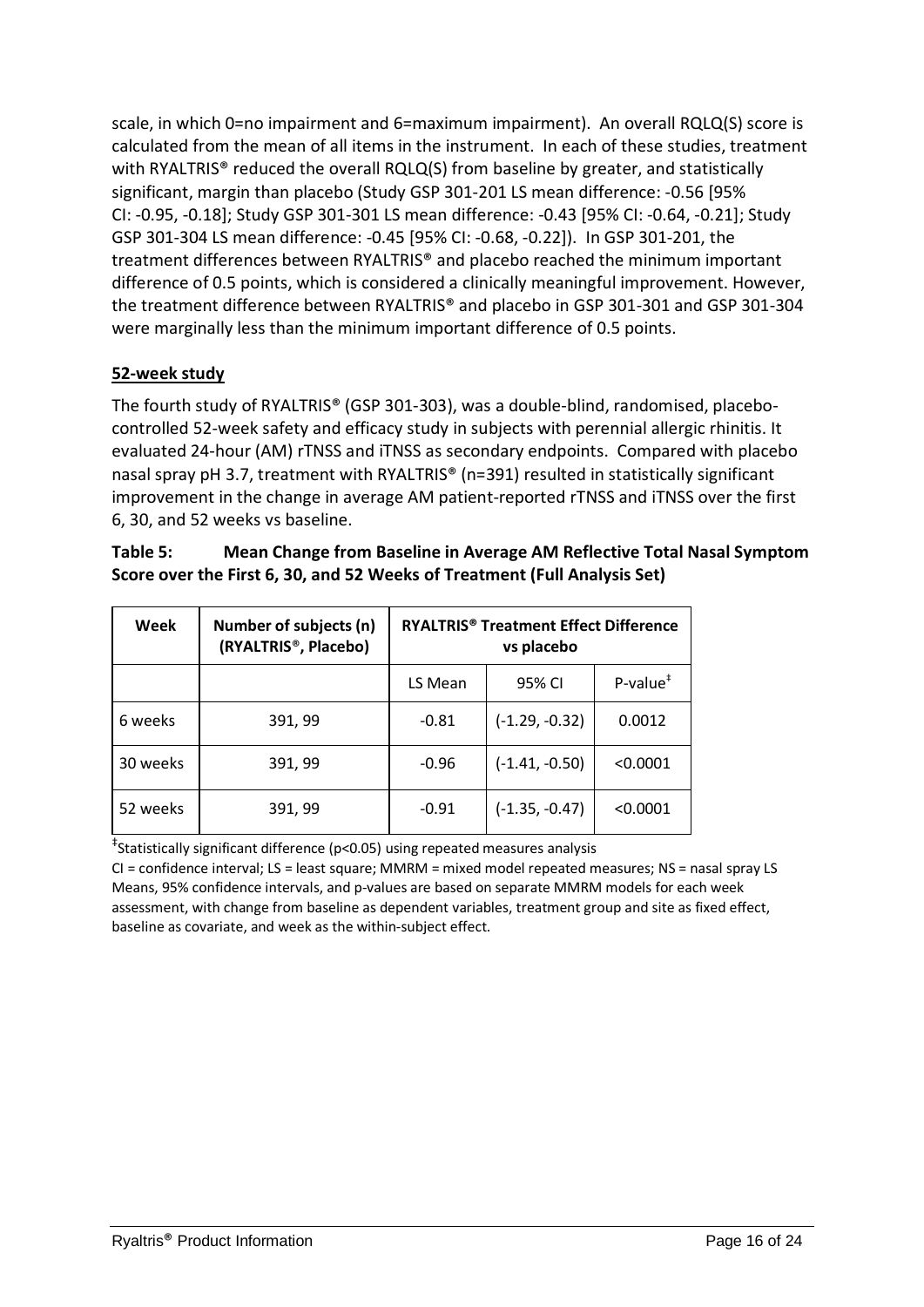# **Table 6: Mean Change from Baseline in Average AM Instantaneous Total Nasal Symptom Score over the First 6, 30, and 52 Weeks of Treatment (Full Analysis Set)**

| Week     | Number of subjects (n)<br>(RYALTRIS <sup>®</sup> , Placebo) | <b>RYALTRIS<sup>®</sup> Treatment Effect Difference</b><br>vs placebo |                  |                                      |
|----------|-------------------------------------------------------------|-----------------------------------------------------------------------|------------------|--------------------------------------|
|          |                                                             | LS Mean                                                               | 95% CI           | $P$ -value <sup><math>*</math></sup> |
| 6 weeks  | 391, 99                                                     | $-0.66$                                                               | $(-1.12, -0.20)$ | 0.0053                               |
| 30 weeks | 391, 99                                                     | $-0.83$                                                               | $(-1.26, -0.39)$ | 0.0002                               |
| 52 weeks | 391, 99                                                     | $-0.75$                                                               | $(-1.17, -0.33)$ | 0.0005                               |

‡ Statistically significant difference (p<0.05) using repeated measures analysis

CI = confidence interval; LS = least square; MMRM = mixed model repeated measures; NS = nasal spray LS Means, 95% confidence intervals, and p-values are based on separate MMRM models for each week assessment, with change from baseline as dependent variables, treatment group and site as fixed effect, baseline as covariate, and week as the within-subject effect.

# *Paediatrics (6 to 11 years old)*

The safety and efficacy of RYALTRIS® in the treatment of paediatric patients with seasonal allergic rhinitis was investigated in one clinical trial (GSP301-305). This was a double-blind, placebo-controlled study with a 2 week duration in 446 paediatric patients ranging from age 6 to 11 years.

Assessment of efficacy was similar to that for the 2-week studies in adolescents and adults. The primary efficacy endpoint was change from baseline in average AM and PM subjectreported 12-hour rTNSS over the 14-day randomised treatment period. Secondary endpoints were change from baseline in average AM and PM subject-reported 12-hour iTNSS over a 14-day treatment period, change from baseline in average AM and PM subjectreported 12-hour rTOSS over the 14-day treatment period, change from baseline in the overall Paediatric Rhinoconjunctivitis Quality of Life Questionnaire (PRQLQ) score.

Treatment with RYALTRIS® resulted in a statistically significant improvement in rTNSS compared with placebo. Results of the primary efficacy endpoint are shown in Table 7. The numerical improvement (p = 0.527 - 0.010, multiple-test adjusted p>0.05) at days 1 - 3 and the statistically significant improvement in rTNSS from day 4 (p<0.001, multiple-test adjusted p<0.05) for each day is represented in Figure 4.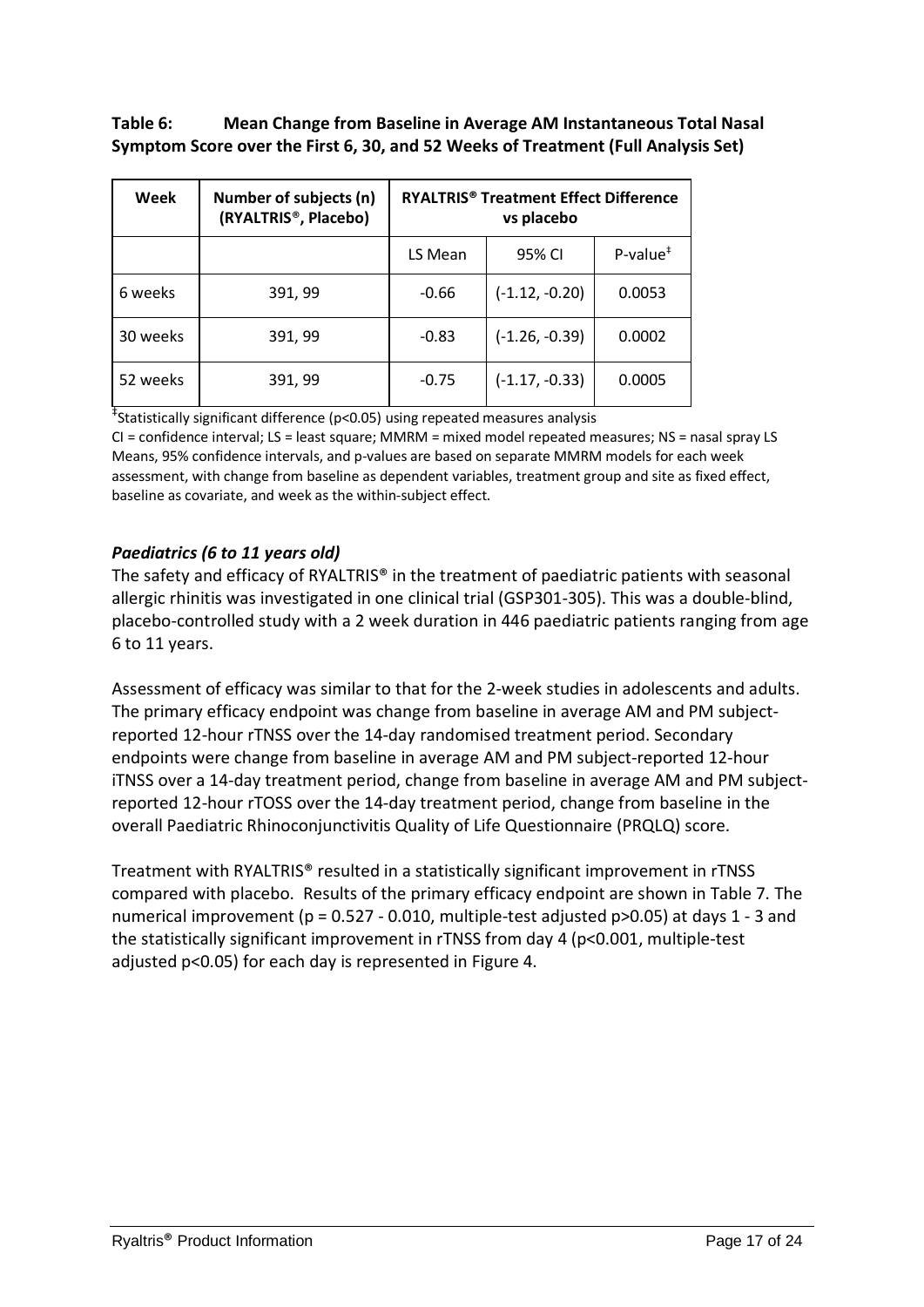#### **Table 7: Mean Change from Baseline in Reflective Total Nasal Symptom Scores Over 2 Weeks\* in Paediatric Patients 6 to 11 Years with Seasonal Allergic Rhinitis**

| Study       | <b>Parameters</b>                             | <b>RYALTRIS<sup>®</sup></b> | <b>Placebo</b> |
|-------------|-----------------------------------------------|-----------------------------|----------------|
| GSP 301-305 | N                                             | 222                         | 219            |
|             | LS mean BL                                    | 8.83                        | 8.84           |
|             | LS mean overall change from BL                | $-2.2$                      | $-1.6$         |
|             | p-value <sup>†</sup> vs RYALTRIS <sup>®</sup> | $-$                         | 0.001          |

 $*$  Average of AM and PM rTNSS for each day (maximum score = 12) and averaged over the 2-week treatment period.

| Figure 4: | LS Means of Change from Baseline in Average AM and PM Reflective Total |
|-----------|------------------------------------------------------------------------|
|           | Nasal Symptom Score (Full Analysis Set) (Study GSP 301-305)            |



 $AM =$  morning;  $CI =$  confidence interval;  $FAS =$  full analysis set;  $LS =$  least square; PM = evening; rTNSS = Reflective Total Nasal Symptom Score. \*Statistically significant (adjusted *p*<0.05).

RYALTRIS® also demonstrated statistically significant improvement in iTNSS as compared with placebo and demonstrated numerical improvements compared with placebo for each of the 4 individual nasal symptoms evaluated as rTNSS and iTNSS.

RYALTRIS® demonstrated a numerical improvement compared with placebo in the change from baseline in average AM and PM patient-reported 12hour rTOSS and iTOSS over a 2 week treatment period.

The patient's health-related quality of life was evaluated by the Paediatric Rhinoconjunctivitis Quality of Life Questionnaire (PRQLQ) (23 questions in 5 domains [nose symptoms, eye symptoms, practical problems, activity limitation and other symptoms] evaluated on a 7-point scale, in which 0=not bothered/none of the time and 6= extremely bothered/all of the time). An overall RQLQ(S) score is calculated from the mean of all items in the instrument. Treatment with RYALTRIS® significantly reduced the overall PRQLQ from baseline comparing to placebo (LS mean difference: -0.3 [95% CI: -0.5, -0.1], p<0.001),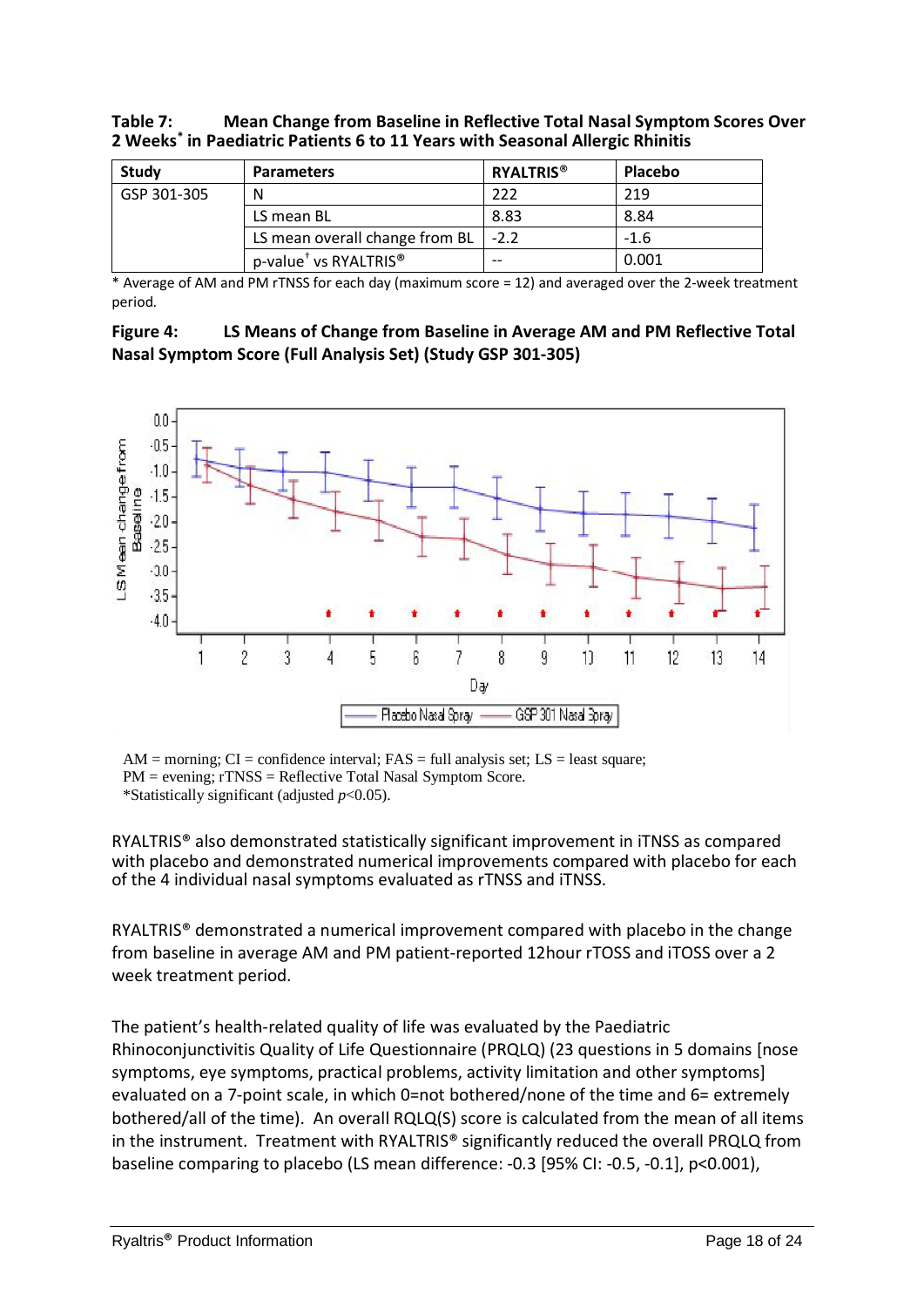although the treatment difference between RYALTRIS® and placebo was less than the minimum important difference of 0.5 points.

# **5.2 PHARMACOKINETIC PROPERTIES**

# **Absorption**

After repeated intranasal administration of 2 sprays per nostril of RYALTRIS® (2660 micrograms of olopatadine hydrochloride and 100 micrograms of mometasone furoate) twice daily in patients with seasonal allergic rhinitis, the mean (± standard deviation) peak plasma exposure ( $C_{\text{max}}$ ) was 19.80  $\pm$  7.01 ng/mL for olopatadine and 9.92  $\pm$ 3.74 pg/mL for mometasone furoate, and the mean exposure over the dosing regimen (AUC<sub>tau</sub>) was 88.77  $\pm$  23.87 ng/mL\*hr for olopatadine and 58.40  $\pm$  27.00 pg/mL\*hr for mometasone furoate. The median time to peak exposure from a single dose was 1 hour for both olopatadine and mometasone furoate.

The systemic bioavailability of olopatadine and mometasone furoate from RYALTRIS® following intranasal administration was estimated to be comparable with olopatadine hydrochloride and mometasone furoate nasal sprays administered as monotherapies.

# **Distribution**

The protein binding of olopatadine was reported as moderate at approximately 55% in human serum and independent of drug concentration over the range of 0.1 to 1000 ng/mL. Olopatadine binds predominately to human serum albumin.

The in vitro protein binding for mometasone furoate was reported to be 98% to 99% in concentration range of 5 to 500 ng/mL.

# **Metabolism**

Olopatadine is not extensively metabolized. Based on plasma metabolite profiles following oral administration of [14C] olopatadine, at least 6 minor metabolites circulate in human plasma. Olopatadine accounts for 77% of peak plasma total radioactivity and all metabolites amounted to <6% combined. Two of these have been identified as the olopatadine N-oxide and N-desmethyl olopatadine. In *in vitro* studies with cDNA-expressed human CYP isoenzymes and flavin-containing monooxygenases (FMO), N-desmethyl olopatadine (Ml) formation was catalysed mainly by CYP3A4, while olopatadine N-oxide (M3) was primarily catalysed by FMO1 and FMO3. Olopatadine at concentrations up to 33.9 µg/mL did not inhibit the *in vitro* metabolism of specific substrates for CYP1A2, CYP2C9, CYP2C19, CYP2D6, CYP2E1, and CYP3A4. The potential for olopatadine and its metabolites to act as inducers of CYP enzymes has not been evaluated.

Studies have shown that any portion of a mometasone furoate dose that is swallowed and absorbed undergoes extensive metabolism to multiple metabolites. There are no major metabolites detectable in plasma. Upon *in vitro* incubation, one of the minor metabolites formed is 6ß-hydroxy-mometasone furoate. In human liver microsomes, the formation of this metabolite is mediated by CYP3A4.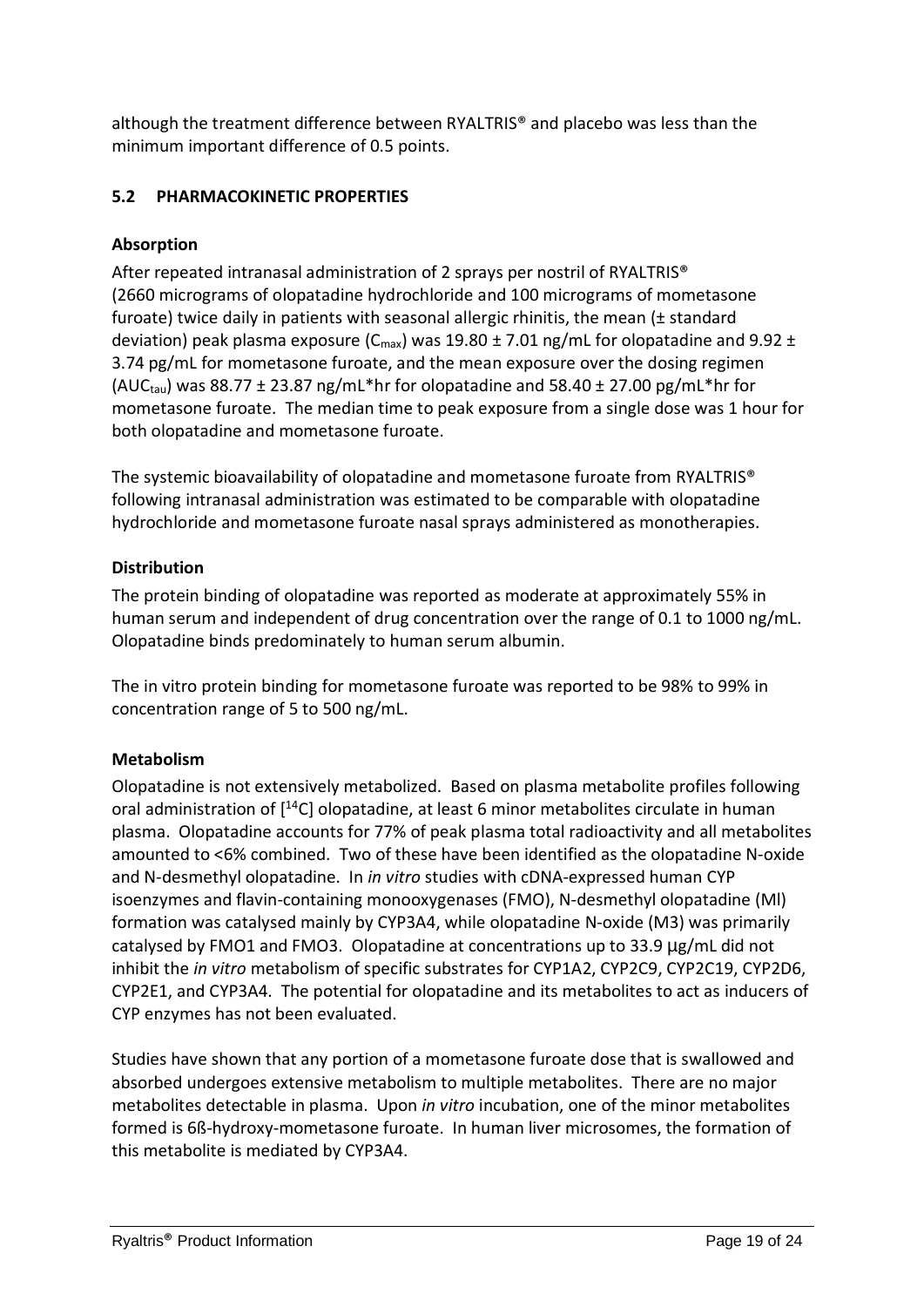# **Elimination**

Following single-dose intranasal administration of a combination of olopatadine hydrochloride (2660micrograms) and mometasone furoate (200 micrograms), the mean elimination half-lives of olopatadine and mometasone furoate were 8.63 and 18.62 hours, respectively in healthy subjects.

Olopatadine is mainly eliminated through urinary excretion. Approximately 70% of a [14C] olopatadine hydrochloride oral dose was recovered in urine with 17% in the faeces. Of the drug-related material recovered within the first 24 hours in the urine, 86% was unchanged olopatadine, with the balance comprised of olopatadine N-oxide and Ndesmethyl olopatadine.

Following intravenous administration, the effective plasma elimination half-life of mometasone furoate was 5.8 hours. Any absorbed drug is excreted as metabolites mostly via the bile, and to a limited extent, into the urine.

### **Special populations**

No pharmacokinetic studies were performed in special populations with RYALTRIS®. The pharmacokinetics of the combination of olopatadine and mometasone furoate is expected to reflect that of the individual components, as the pharmacokinetics of the combination was found to be comparable to the individual components.

*Hepatic Impairment:* No specific pharmacokinetic study examining the effect of hepatic impairment was conducted. Metabolism of olopatadine is a minor route of elimination.

Administration of a single inhaled dose of 400 micrograms mometasone furoate to subjects with mild (n=4), moderate (n=4), and severe (n=4) hepatic impairment resulted in only 1 or 2 subjects in each group having detectable peak plasma concentrations of mometasone furoate (ranging from 50 to 105 pcg/mL). The observed peak plasma concentrations appeared to increase with severity of hepatic impairment; however, the numbers of detectable levels were low.

Based on data from the individual components, no adjustment of the dosing regimen of RYALTRIS® is warranted in patients with hepatic impairment.

*Renal Impairment:* The mean C<sub>max</sub> values for olopatadine following single intranasal doses were not markedly different between healthy subjects (18.1 ng/mL) and patients with mild, moderate, and severe renal impairment (ranging from 15.5 to 21.6 ng/mL). Mean plasma AUC0-12 was 2-fold higher in patients with severe impairment (creatinine clearance <30  $mL/min/1.73 m<sup>2</sup>$ ). In these patients, peak steady-state plasma concentrations of olopatadine were approximately 10-fold lower than those observed after higher, 20mg oral doses, twice daily, which were well tolerated.

The effects of renal impairment on mometasone furoate pharmacokinetics have not been adequately investigated.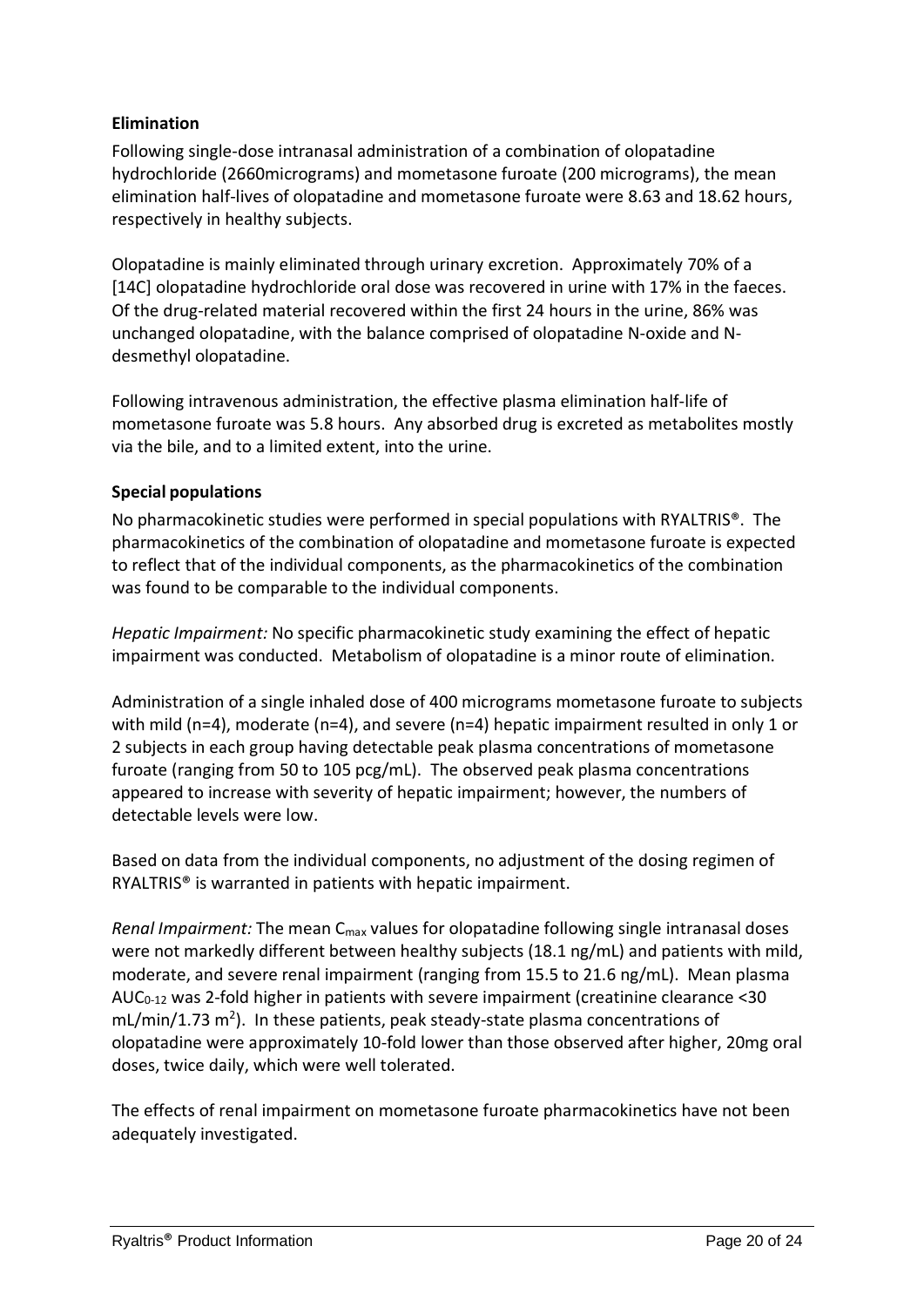Based on data from the individual components, no adjustment of the dosing regimen of RYALTRIS® is warranted in patients with renal impairment.

Age: RYALTRIS<sup>®</sup> pharmacokinetics has not been investigated in patients under 12 years of age. Based on population pharmacokinetic analysis among patients 12 years of age and older, the pharmacokinetics of olopatadine and mometasone furoate with RYALTRIS® was not influenced by age.

*Gender:* Based on population pharmacokinetic analysis, the pharmacokinetics of olopatadine and mometasone furoate with RYALTRIS® was not influenced by gender.

*Race:* Based on population pharmacokinetic analysis, the pharmacokinetics of olopatadine and mometasone furoate with RYALTRIS® was not influenced by race.

### **5.3 PRECLINICAL SAFETY**

#### **Genotoxicity**

No genotoxicity was observed when olopatadine was tested in an in vitro bacterial reverse mutation (Ames) test, an in vitro mammalian chromosome aberration assay or an in vivo mouse micronucleus test.

Mometasone furoate is not considered to be genotoxic. There was no evidence of mutagenicity in in vitro tests which included tests for reverse mutation in *Salmonella typhimurium* and *Escherichia coli* and forward gene mutation in a mouse lymphoma cell line. Limited evidence of clastogenicity was obtained in Chinese Hamster ovary cells, although this finding was not confirmed in a second in vitro assay utilising Chinese Hamster lung cells, nor in vivo assays including a mouse spermatogonia chromosomal aberration assay, a mouse micronucleus assay, and a rat bone marrow clastogenicity assay. Mometasone furoate did not cause DNA damage in rat liver cells.

#### **Carcinogenicity**

No carcinogenicity studies have been conducted with olopatadine hydrochloride and mometasone furoate in combination. Studies performed with the individual active components are described below.

Olopatadine Hydrochloride: Olopatadine administered orally was not carcinogenic in mice and rats at doses of up to 500 and 200 mg/kg/day, respectively (approximately 360 - 420, 290 - 340 and 360 – 450 times the MRHD for adults, adolescents ≥12 years of age and children  $6 - 11$  years of age, respectively, by intranasal administration on a mg/m<sup>2</sup> basis).

Mometasone Furoate: In a 2-year carcinogenicity study in Sprague Dawley rats, mometasone furoate demonstrated no statistically significant increase in the incidence of tumours at inhalational doses up to 67 micrograms/kg/day (approximately 2.6 – 3 times the MHRD for adolescents  $\geq$ 12 years of age and adults, and 3.2 times for children 6 – 11 years of age, by intranasal administration on a microgram/ $m<sup>2</sup>$  basis). In a 19-month carcinogenicity study in Swiss CD-1 mice, mometasone furoate demonstrated no statistically significant increase in the incidence of tumours at inhalational doses up to 160 microgram/kg/day (approximately 3.1 -3.6 times the MRHD for adolescents ≥12 years of age and adults, and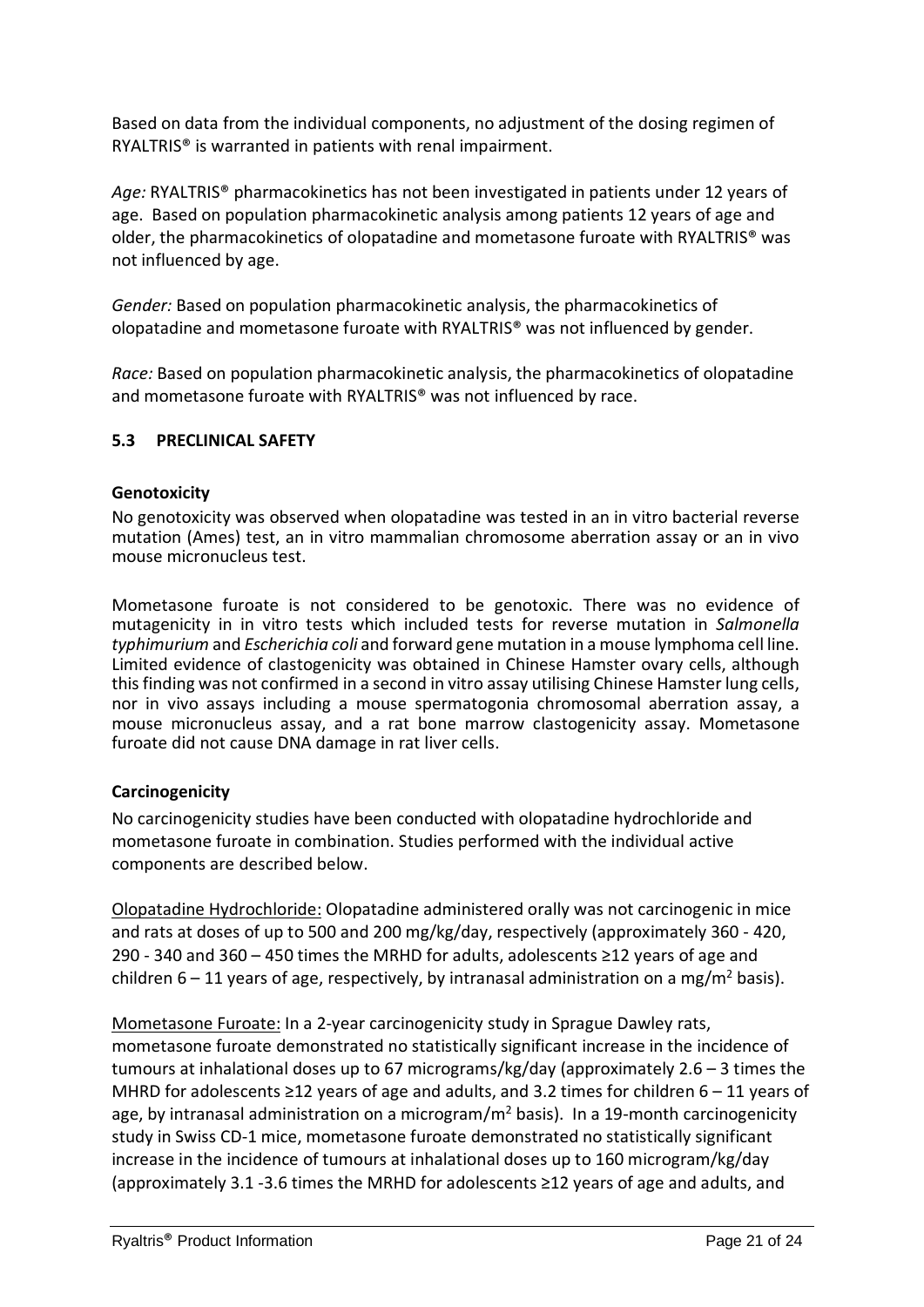3.8 times for children 6 - 11 years of age, by intranasal administration on a microgram/ $m<sup>2</sup>$ basis).

# **6 PHYSICOCHEMICAL PROPERTIES**

## **6.1 LIST OF EXCIPIENTS**

The nasal spray also contains benzalkonium chloride, carmellose sodium, dibasic sodium phosphate heptahydrate, disodium edetate, hydrochloric acid, dispersible cellulose, polysorbate 80, sodium chloride, sodium hydroxide, and water for injection.

### **6.2 INCOMPATIBILTIES**

### See **4.5 INTERACTIONS WITH OTHER MEDICINES AND OTHER FORMS OF INTERACTIONS**.

### **6.3 SHELF LIFE**

In Australia, information on the shelf life can be found on the public summary of the Australian Register of Therapeutic Goods (ARTG). The expiry date can be found on the packaging.

### **6.4 SPECIAL PRECAUTIONS FOR STORAGE**

Store RYALTRIS® upright with the dust cap on below 30°C. Do not store in a freezer or refrigerator.

### **6.5 NATURE AND CONTENTS OF CONTAINER**

The 240 metered-dose (MD) presentation of RYALTRIS® nasal spray is supplied in a 30 mL white opaque high-density polyethylene (HDPE) bottle.

The 56 and 120 metered-dose (MD) presentations of RYALTRIS® nasal spray are supplied in a 20 mL white opaque high-density polyethylene (HDPE) bottle.

Both sizes of bottles are crimped with the same spray pump and nasal actuator. A plastic cap covers the nasal actuator.

Not all pack sizes may be marketed.

### **6.6 SPECIAL PRECAUTIONS FOR DISPOSAL**

In Australia, any unused medicine or waste material should be disposed of by taking it to your local pharmacy.

### **6.7 PHYSICOCHEMICAL PROPERTIES**

Olopatadine hydrochloride is (Z)-11-[3-(dimethylamino)propylidene]-6,11 dihydrodibenz[*b,e*]oxepin-2-acetic acid hydrochloride, a dibenzoxepine derivative. The empirical formula is  $C_{21}H_{23}NO_3\bullet$  HCl. Olopatadine hydrochloride is a white, crystalline, watersoluble powder. It has a molecular weight of 373.88 and a melting point of ~245°C (decomp).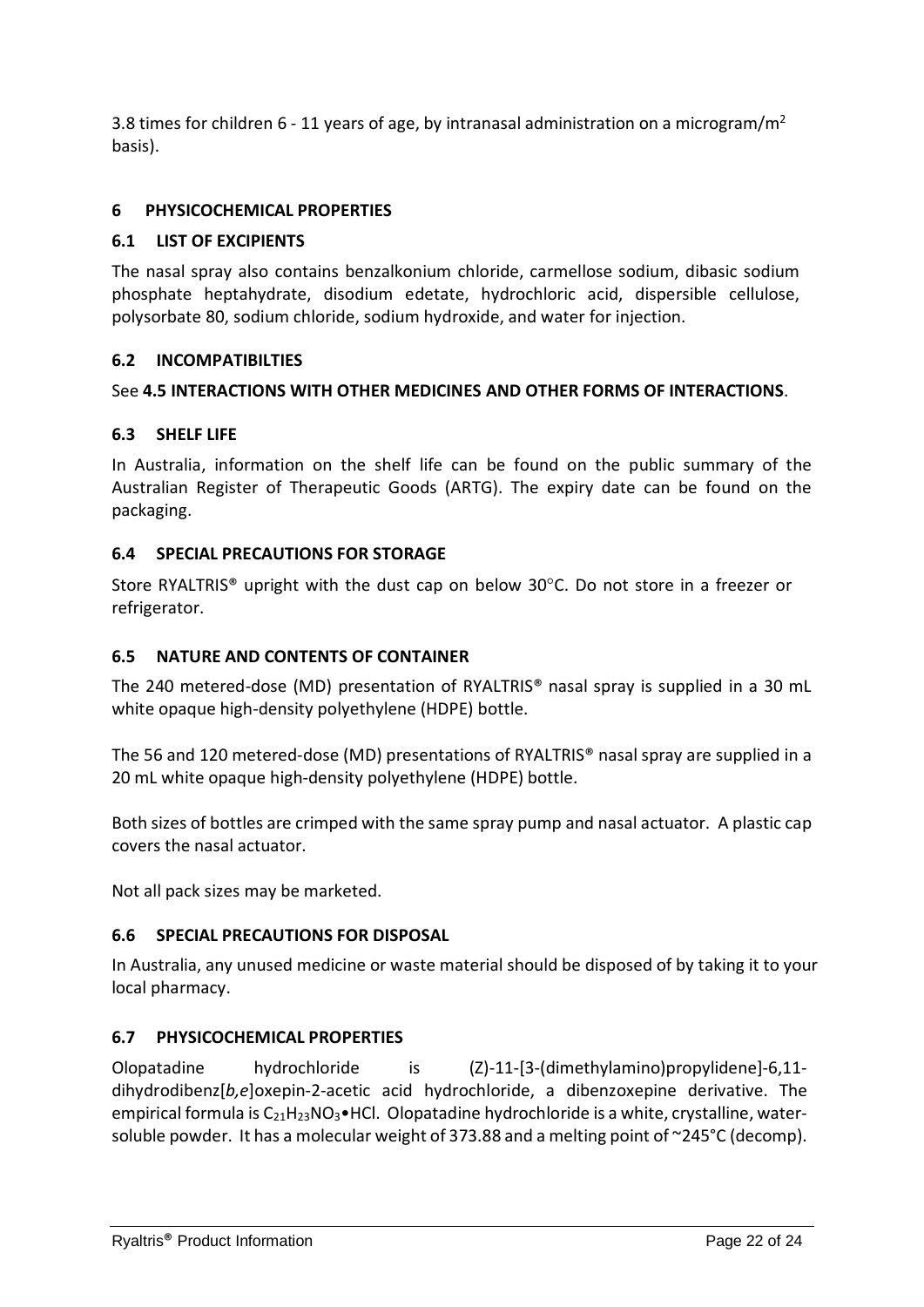Mometasone furoate monohydrate is 9,21-Dichloro-11ß,17-dihydroxy-16α-methylpregna-1,4- diene-3,20-dione 17-(2-furoate) monohydrate. The empirical formula is  $C_{27}H_{30}Cl_2O_6$ •H2O. It has a molecular weight of 539.45. Mometasone furoate is a white to off white powder and it is practically insoluble in water; slightly soluble in methanol, ethanol and isopropanol; soluble in acetone.

#### **Chemical Structure**





HCI

Mometasone furoate monohydrate **Olopatadine Hydrochloride** 

#### **CAS number**

Mometasone furoate monohydrate: 141646-00-6 Olopatadine hydrochloride: 140462-76-6

### **7 MEDICINE SCHEDULE (POISIONS STANDARD)**

Schedule 4 (S4): Prescription Only Medicine

### **8 SPONSOR**

Seqirus Pty Ltd ABN: 26 160 735 035 63 Poplar Road Parkville VIC 3052 Australia

Telephone: 1800 642 865

www.seqirus.com.au

### **9 DATE OF FIRST APPROVAL**

11 December 2019

#### **10 DATE OF REVISION**

8 February 2022